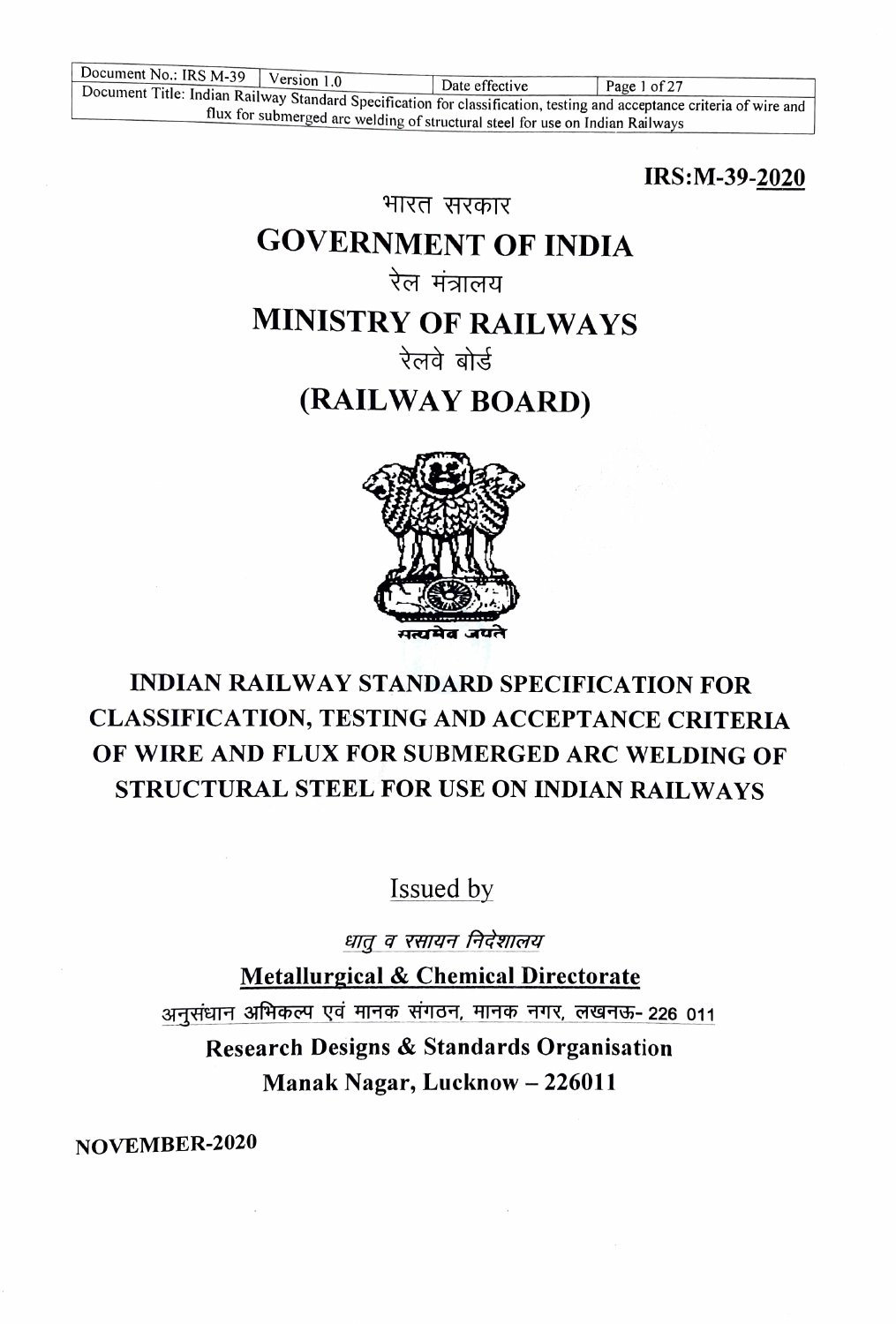| Document No.: IRS $M-39$ Version 1.0                                                                                  |  | Date effective | Page 2 of 27 |  |  |
|-----------------------------------------------------------------------------------------------------------------------|--|----------------|--------------|--|--|
| Document Title: Indian Railway Standard Specification for classification, testing and acceptance criteria of wire and |  |                |              |  |  |
| flux for submerged arc welding of structural steel for use on Indian Railways                                         |  |                |              |  |  |

## **Indian Railway Standard Specification for classification, Testing and Acceptance Criteria of Wire and flux for Submerged Arc Welding of Structural Steel for use on Indian Railways**

## **FOREWORD**

**0.1** This specification is issued under the fixed Serial No. M-39, the final number indicates the year of original adoption as standard, or in the case of revision, the year of last revision.

This specification has now been revised and issued in 2020 to cover the amendments issued to this specification till date and to update the latest revision of IS/IRS and other codes.

## **ADOPTED 1968: REVISED 2001, 2020**

- **0.2** This specification is issued to facilitate assessment and procurement of wire and flux by Indian Railways for welding of structural steels in place of existing IRS **M: 39-2001.**
- **0.3** In earlier IRS:M-39, wire-flux combinations were taken into consideration. In this version, wire and flux are delinked to the extent that approval and procurement of both can be done separately.
- **0.4** In Table-1 of this specification reference has been made to MMAW electrodes of IRS M-28:2020 in Column 4. This has been provided for direct co-relation and interchangeability.
- **0.5** Packing conditions for both wire and flux have been incorporated in Clause 4.4 and 5.6. The same has been kept as requirement of acceptance also.
- **0.6** In framing this specification, guidance from the following specification has been taken:

| IS 15977:2013 | Classification and acceptance tests for bare solid wire electrodes |
|---------------|--------------------------------------------------------------------|
| (R2019)       | and wire flux combination for submerged arc welding of             |
|               | structural steel-specification                                     |
| AWS-A5.17     | Specification for Carbon steel electrodes and fluxes for           |
| /A5.17M-2019  | <b>Submerged Arc Welding</b>                                       |
| AWS-A5.23     | Specification for Low alloy steel electrodes and fluxes for        |
| /A5.23M-2017  | <b>Submerged Arc Welding</b>                                       |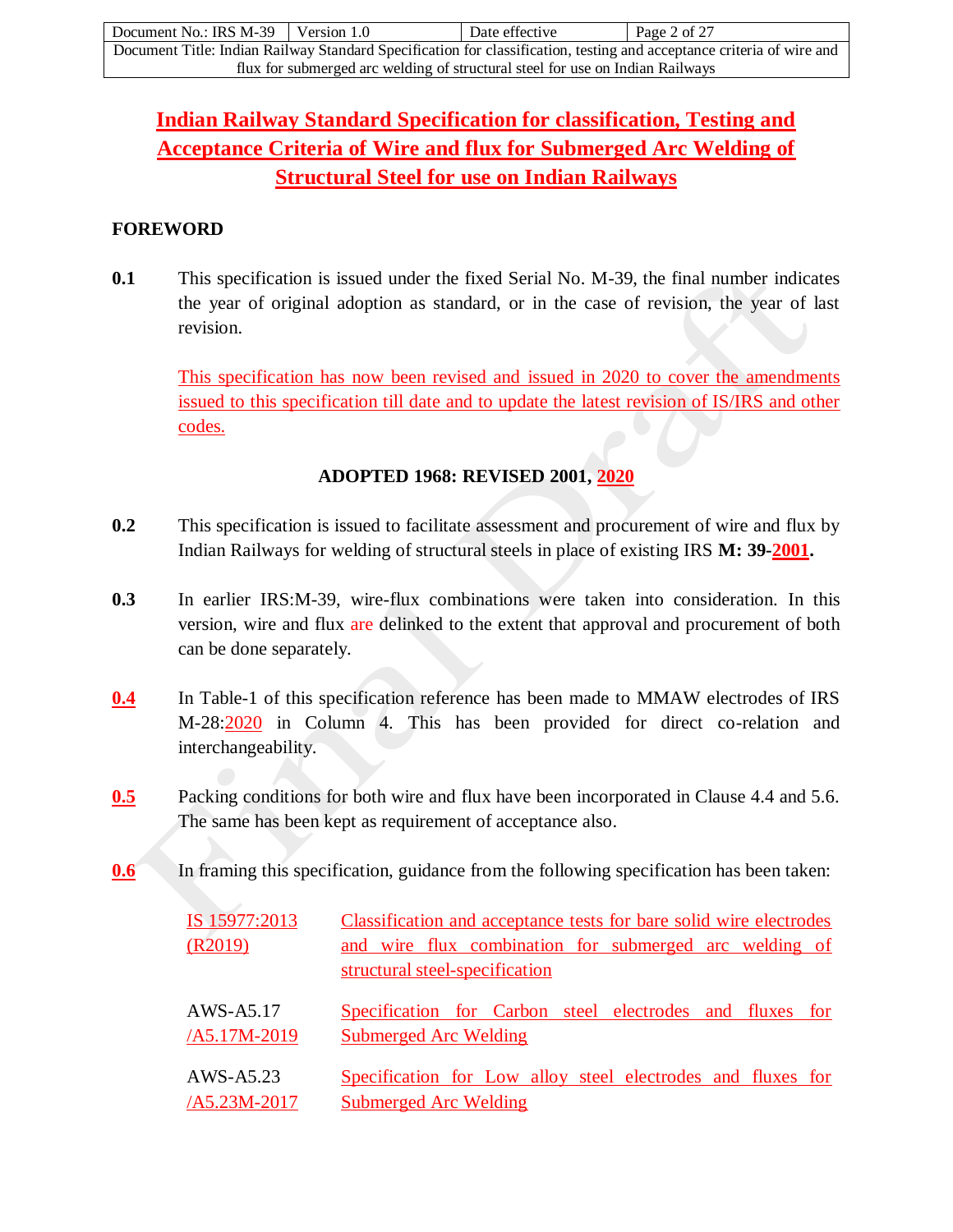| Document No.: IRS M-39                                                                                                | Version 1.0 | Date effective | Page 3 of $27$ |  |  |
|-----------------------------------------------------------------------------------------------------------------------|-------------|----------------|----------------|--|--|
| Document Title: Indian Railway Standard Specification for classification, testing and acceptance criteria of wire and |             |                |                |  |  |
| flux for submerged arc welding of structural steel for use on Indian Railways                                         |             |                |                |  |  |

- **0.7** Wherever a reference to any other standard appears in this specification, it shall be taken as a reference to the latest version of that standard.
- **0.8** For the purpose of deciding whether a particular requirement of this standard is complied with the final value, observed or calculated, expressing the result of a test or analysis shall be rounded off in accordance with IS:2-1960 (R2016) 'Rules for rounding off numerical values (revised). The number of significant places retained in the rounded off values shall be the same as that of the specified value in this standard.
- **0.9** All the provisions contained in RDSO's ISO procedures laid down in Document No. QO-D-8.1-11 dated 08.10.2020 (Title "Vendor-Changes in approved status") and subsequent versions/amendments thereof, shall be binding and applicable on the successful vendor/vendors in the contracts floated by Railways to maintain quality of products supplied to Railways.
- **0.10 PREFERENCES TO MAKE IN INDIA:**Firm should comply Make in India policy and Public Procurement (Preference to Make in India) order-2017 under this specification" and subsequent amendment done time to time.
- **0.11** The purchaser or inspecting official(s) or his representative shall have free access to the manufacturer's works at all reasonable times. He shall be at liberty to inspect the process of manufacturing at any stage and to reject any material that fails to conform to the provisions of the specifications.

### **1.0 Scope:**

This standard lays down the classification, acceptance requirements and procedure for selection and testing of different grades of wire and flux manufactured for the use on Indian Railways.

## **2.0 Definition:**

- **2.1 Manufacturer** means as defined in RDSO's ISO Apex documents No. QO-D-8.1-5 Ver 2.1 and QO-D-8.1-6 Ver 3.2 and subsequent versions/amendment thereof shall be applicable.
- **2.2 Sister Concern** means as defined in RDSO's ISO Apex documents No. QO-D-8.1-6 Ver 3.2 and subsequent versions/amendments thereof shall be applicable.
- **2.3 Approving authority** means Director General (M&C), R.D.S.O., Lucknow or his representative.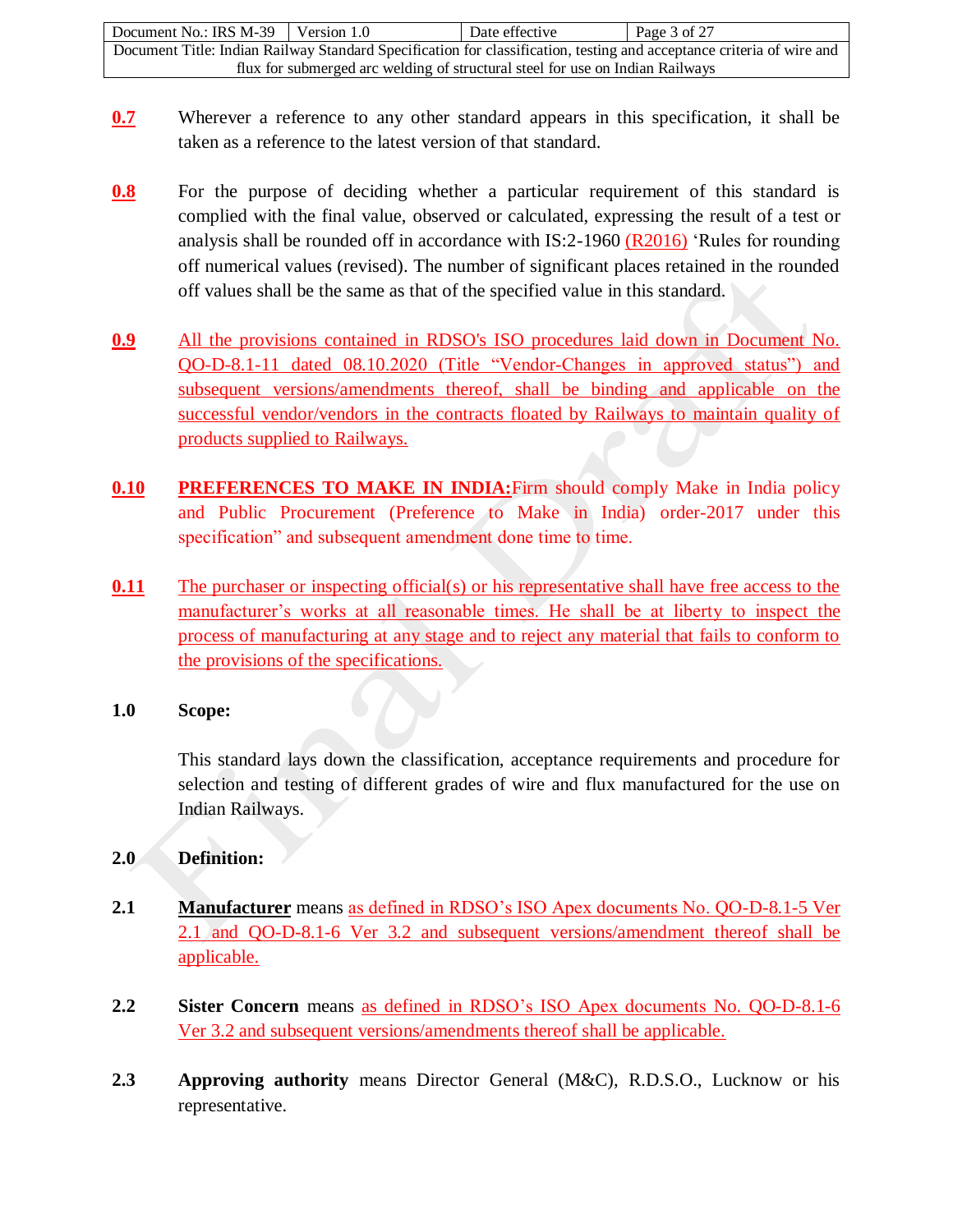| Document No.: IRS M-39                                                                                                | Version 1.0 | Date effective | Page 4 of $27$ |  |  |
|-----------------------------------------------------------------------------------------------------------------------|-------------|----------------|----------------|--|--|
| Document Title: Indian Railway Standard Specification for classification, testing and acceptance criteria of wire and |             |                |                |  |  |
| flux for submerged arc welding of structural steel for use on Indian Railways                                         |             |                |                |  |  |

### **3. Classification:**

- **3.1** The wire-flux combinations are classified into five classes i.e. I, II, III, IV & V depending upon the type of structural steel to be welded. The purpose for which each class of wire-flux combination is to be used is given in **Table.1**
- **3.2** The wire has been classified in five grades, namely **W-1** to **W-5.**
- **3.3** The flux has been classified in five grades, namely **F-1** to **F-5**.
- **3.4** When wire and flux combination of same grade i.e. W-1 & F-1 or W-5 & F-5 is used in combination, the weldment shall have the properties of the respective IRS class i.e. class-I or class V. Interchanging the grades of wire or flux is not permitted. However, a flux may be approved in more than one grade.

## **TABLE-1**

## **CLASSIFICATION OF DIFFERENT WIRE-FLUX COMBINATIONS AND THEIR PURPOSE OF USE**

| Sr.            | <b>Class of</b> | <b>Purpose of use</b>                              | Equivalen      | Gra           |             | <b>Flux</b> |
|----------------|-----------------|----------------------------------------------------|----------------|---------------|-------------|-------------|
| No.            | wire $\&$       |                                                    | t Class of     | de            |             |             |
|                | <b>Flux</b>     |                                                    | IRS M-         | <sub>of</sub> | <b>Type</b> | Grade       |
|                | <b>Combin</b>   |                                                    | 28-2020        | wire          |             |             |
|                | ation           |                                                    |                |               |             |             |
| $\mathbf{1}$   | I               | For two run and multirun submerged arc welding     | A <sub>3</sub> | $W-1$         | Agglo       | $F-1$       |
|                |                 | of steels to IS2062-2011 (R2016), IS1875-1992      |                |               | merat       |             |
|                |                 | $(R2014)$ Class I & IA and other equivalent        |                |               | ed          |             |
|                |                 | steels. The weld shall be of radiographic quality. |                |               |             |             |
| $\overline{2}$ | $\mathbf{I}$    | For two run and multirun submerged arc welding     | B2             | $W-2$         | $-do-$      | $F-2$       |
|                |                 | of steels to IS 2062-2011 (R2016) E-300 and E-     |                |               |             |             |
|                |                 | 350, IS2002-2009 (R2018) grade I& II, IS1875-      |                |               |             |             |
|                |                 | 1992 (R2014) class II & IIA or other equivalent    |                |               |             |             |
|                |                 | steels. The weld shall be of radiographic quality. |                |               |             |             |
| 3              | III             | For two run and multirun submerged arc welding     | B <sub>3</sub> | $W-3$         | $-do-$      | $F-3$       |
|                |                 | of steels to ASTM 516 Gr.70 or equivalent          |                |               |             |             |
|                |                 | where low temperature (at $-46^{\circ}$ C) impact  |                |               |             |             |
|                |                 | properties are required. The weld shall be of      |                |               |             |             |
|                |                 | radiographic quality.                              |                |               |             |             |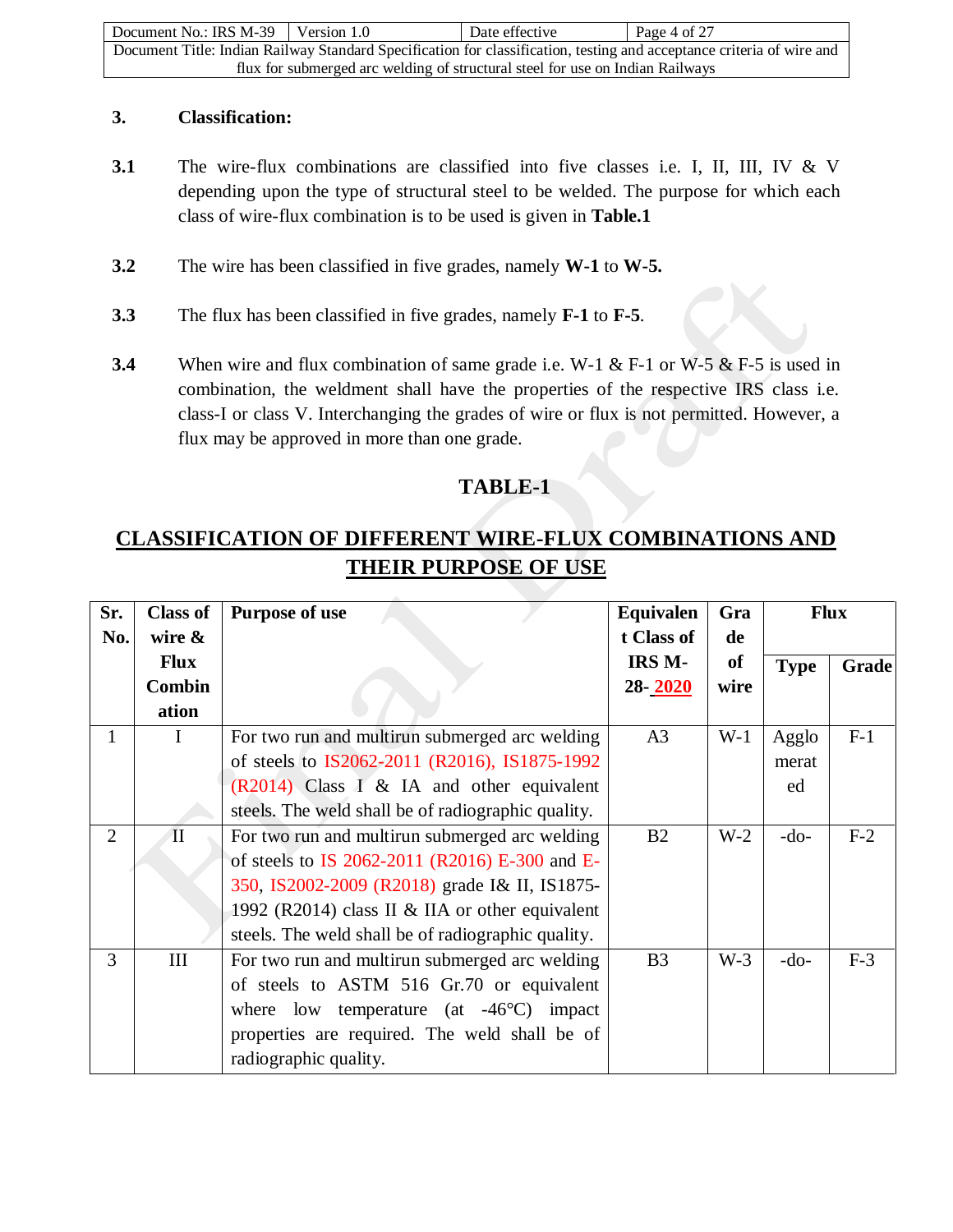Document No.: IRS M-39 Version 1.0 Date effective Page 5 of 27 Document Title: Indian Railway Standard Specification for classification, testing and acceptance criteria of wire and flux for submerged arc welding of structural steel for use on Indian Railways

| 4 | IV | For two run and multirun submerged arc welding<br>of steels to IS 2062-2011 (R2016) E410 and E-<br>450, IS 2002:2009 (R2018) Grade III, IS<br>1875:1992 (R2014) Class IIIA or other<br>equivalent steels. The weld shall be of                                                                                    | C <sub>3</sub> | $W-4$ | $-do-$ | $F-4$ |
|---|----|-------------------------------------------------------------------------------------------------------------------------------------------------------------------------------------------------------------------------------------------------------------------------------------------------------------------|----------------|-------|--------|-------|
|   |    | radiographic quality.                                                                                                                                                                                                                                                                                             |                |       |        |       |
| 5 | V  | For two run and multirun submerged arc welding<br>of weather resistant steels to IRS M41 and IRS<br>M42 with same steel and with other grades of<br>steel with same or lower strength to IS 2062-<br>2011 (R2016), IS2002-2009 (R2018) and IS<br>1875-1992 (R2014). The weld shall be of<br>radiographic quality. | D              | $W-5$ | $-do-$ | $F-5$ |

## **4.0 WIRE & WIRE SPOOL:**

- **4.1 Quality of Wire** The wire shall have a smooth finish and shall be free from surface imperfections, corrosion, grease, oxides or any other foreign material. It shall have a uniform copper coating, well bonded and smooth.
- **4.2 Size of Wire** Wire shall be manufactured in five different sizes, namely 2.5, 3.15, 4.0, 5.0 & 6.3 mm diameter. Approval will be considered only if the firm manufacturers at least 3.15, 4.0 or 5.0 mm diameter of wire and offer the same during inspection and sampling. The tolerance in diameter shall be  $\pm 0.05$  mm.
- **4.3 Wire Spool** The wire shall be supplied in spools closely wound in layers of continuous length made from single heat or lot and shall be free from kinks, burrs and sharp bends. The wire shall be free to unwind without restrictions. Open end of the wire shall be properly secured and identified. Gross weight of the spool including wire shall not exceed 25.0 kgs. Net weight of wire shall be mentioned on each spool.
- **4.4 Packaging** To guard against ingress of moisture and accidental damage during transportation and storage till its consumption, the packaging system shall be as follows:-
- **4.4.1** Wire shall be smoothly wound over a wooden, metallic or plastic spool.
- **4.4.2** The spool cover shall contain name of manufacturer, wire, dia., batch no., date of manufacture, expiry date, current condition  $\&$  welding parameter. Net weight of wire, Gross weight of spool, IS code, IRS Grade, guidelines on safety during welding, storage & handling and other special recommendations, if any.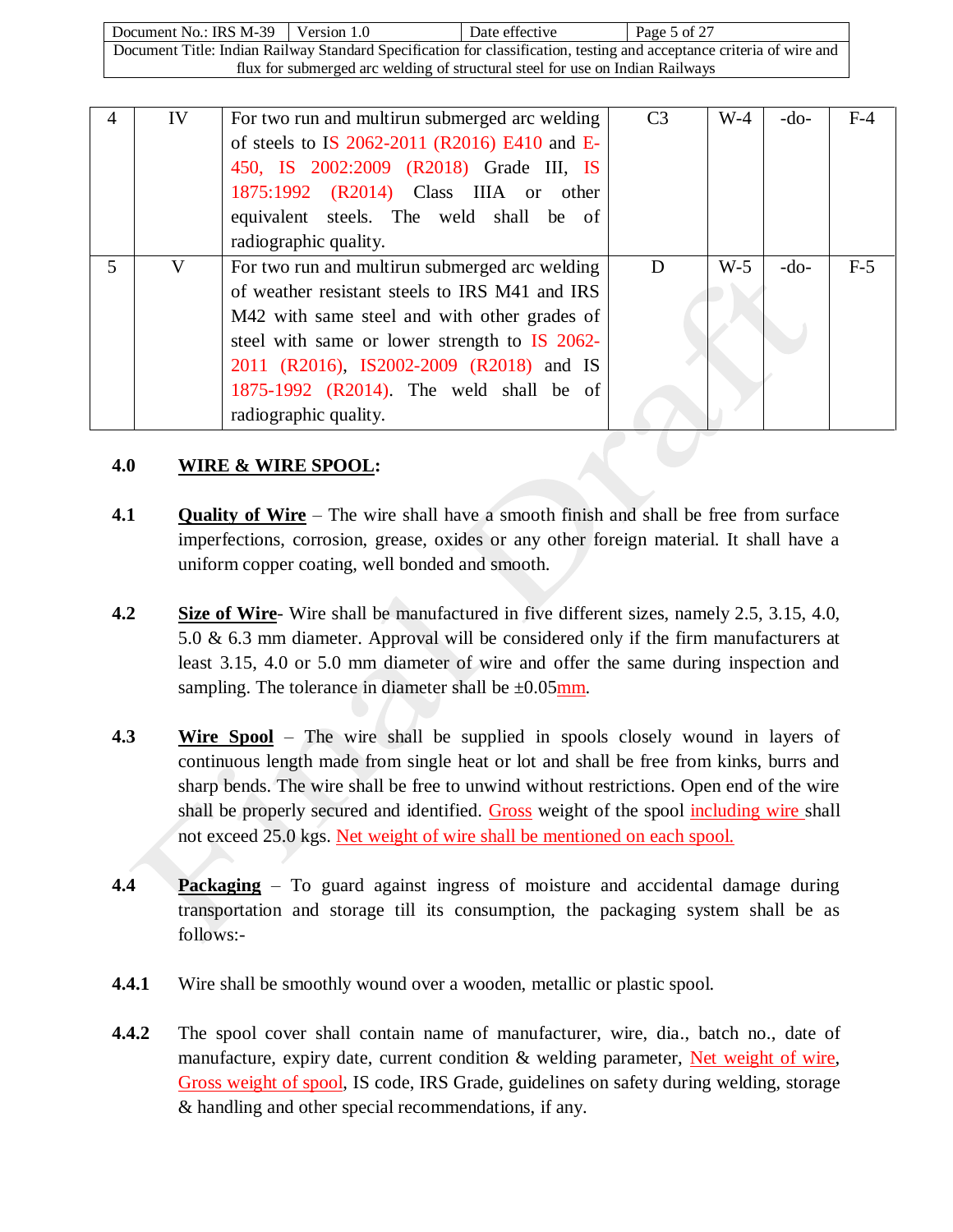| Document No.: IRS M-39                                                                                                | Version 1.0 | Date effective | Page 6 of 27 |  |  |
|-----------------------------------------------------------------------------------------------------------------------|-------------|----------------|--------------|--|--|
| Document Title: Indian Railway Standard Specification for classification, testing and acceptance criteria of wire and |             |                |              |  |  |
| flux for submerged arc welding of structural steel for use on Indian Railways                                         |             |                |              |  |  |

- **4.4.3** The spool shall be wrapped across the thickness of the spool along the periphery with a moisture proof polythene strip/gunny.
- **4.4.4** The spool shall be kept in plastic jacket, sealed and evacuated. Then it shall be kept in a cardboard box, be covered with polythene jacket and shrink sealed. The box shall have printed on it all the information given in Cl.4.4.2.
- **4.4.5** The details of packing may vary from one manufacturer to other, but in essence, it must have 3 moisture proof polythene layers or 2 moisture proof polythene layers with 1 layer of gunny along with cardboard box. At least one inner packing must be evacuated & shrink packed type.

#### **4.5 Requirement of acceptance for different grades of wire:**

- **4.5.1** All the wires shall fulfill the condition as laid down in clause 4.1 to 4.4
- **4.5.2** The acceptance criteria for each Grade of wire have been indicated in Table-2. The minimum value requirement of each criteria is either given in the table or reference to appropriate appendix and table has been made wherein the details have been given.

## **TABLE-2**

## **ACCEPTANCE CRITERIA OF WIRE FOR SUBMERGED ARC WELDING**

| Sr.            | Gr. of      | <b>Copper Content</b> | <b>Storage</b>        | <b>Chemical</b>    | Cast $\&$    |
|----------------|-------------|-----------------------|-----------------------|--------------------|--------------|
| No.            | <b>Wire</b> | in Coating            | <b>Stability Test</b> | <b>Composition</b> | <b>Helix</b> |
| 1.             | $W-1$       | $0.2 - 0.4\%$         | No appreciable        | As per Table-      | As per       |
|                |             |                       | corrosion             | 3                  | Cl.4.5.6     |
| 2.             | $W-2$       | $-do-$                | $-do-$                | $-do-$             | $-do-$       |
|                |             |                       |                       |                    |              |
| 3              | $W-3$       | $-do-$                | $-do-$                | $-do-$             | $-do-$       |
|                |             |                       |                       |                    |              |
| $\overline{4}$ | $W-4$       | $-do-$                | $-do-$                | $-do-$             | $-do-$       |
|                |             |                       |                       |                    |              |
| 5              | $W-5$       | $-do-$                | $-do-$                | $-do-$             | $-do-$       |

**4.5.3 Copper Coating:** Details of testing of copper coating of the wire shall be as per Appendix 'A'. The percentage of copper by weight should be between  $0.2$  to 0.4% in copper coating.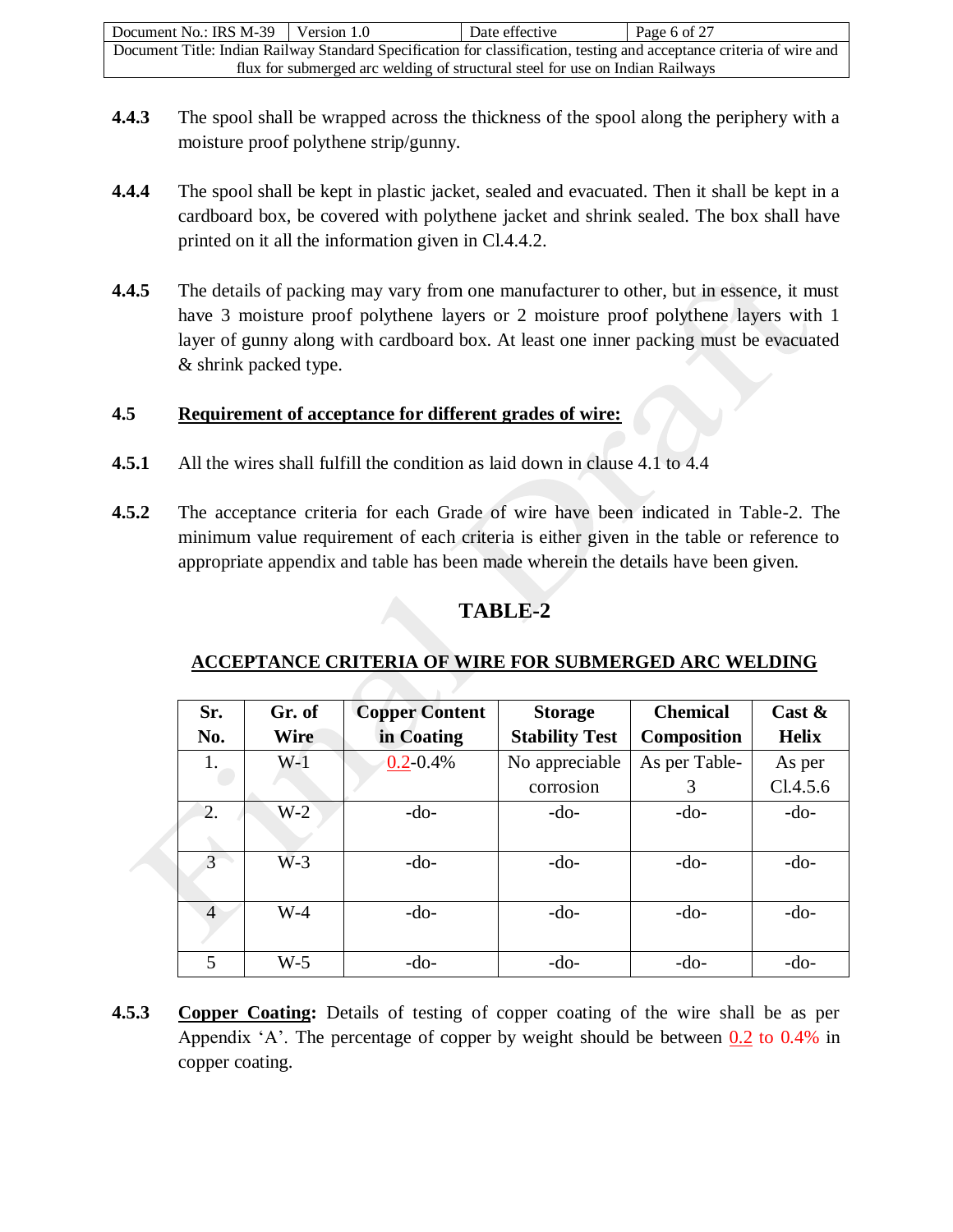| Document No.: IRS $M-39$ Version 1.0                                                                                  |  | Date effective | Page 7 of 27 |  |  |
|-----------------------------------------------------------------------------------------------------------------------|--|----------------|--------------|--|--|
| Document Title: Indian Railway Standard Specification for classification, testing and acceptance criteria of wire and |  |                |              |  |  |
| flux for submerged arc welding of structural steel for use on Indian Railways                                         |  |                |              |  |  |

- **4.5.4 Storage Stability:** The test shall be carried out as per Appendix "A". No appreciable corrosion shall be present on the surface of wire.
- **4.5.5 Chemical Composition:** Chemical Composition of solid wires (bare wire) shall be as per Table-3. The details of testing have been given in Appendix "B".
- **4.5.6 Cast and Helix:** The cast & helix of the wire in coil shall be such that the wire will run in an uninterrupted manner on automatic and semi-automatic equipment.

**TABLE-3 Ref. Appendix 'B'**

| <b>IRS</b>   | Grade   | <b>Chemical composition%</b> |               |                         |       |       |          |         |       |
|--------------|---------|------------------------------|---------------|-------------------------|-------|-------|----------|---------|-------|
| <b>Class</b> | of wire | $\mathbf C$                  | Mn            | Si                      | S     | P     | Mo       | Ni      | $Cu*$ |
|              | $W-1$   | 0.10                         | $0.4 - 0.6$   | 0.03                    | 0.030 | 0.030 |          |         | 0.40  |
| $\mathbf{I}$ | $W-2$   | $0.08 - 0.15$                | $0.80 - 1.20$ | $0.15 - 0.40$           | 0.030 | 0.030 |          |         | 0.40  |
| Ш            | $W-3$   | 0.12                         | $0.75 - 1.25$ | $0.05 - 0.30$           | 0.020 | 0.020 |          | $2.10-$ | 0.40  |
|              |         |                              |               |                         |       |       |          | 2.90    |       |
| IV           | $W-4$   | $0.07 - 0.17$                | $1.20 - 1.70$ | 0.20                    | 0.030 | 0.025 | $0.45 -$ |         | 0.40  |
|              |         |                              |               |                         |       |       | 0.65     |         |       |
| V            | $W-5$   | 0.10                         |               | $0.30 - 0.55$ 0.10-0.20 | 0.035 | 0.030 |          |         | 0.40  |

## **CHEMICAL COMPOSITION OF BARE WIRE**

*Note:* Single values in the above table are max. value. \*The Wt% of copper includes copper coating also.

## **5.0 FLUX:**

- **5.1 Quality of Flux:** The flux shall be of agglomerated type and be granular in nature. The consignment of flux shall be homogenous and free from any foreign matter. It shall be flow freely through the flux feeding system.
- **5.2 Grain size:** Grain size distribution of flux shall be as follows:
	- **a)** Particles to remain within 10-30-44 BS mesh Size equivalent to 1.7 mm, 500 micron and350 micron as per IS:460 Pt.I - 90% min
	- **b**) Particles above 5 BS mesh equivalent to 3.5 mm as per IS: 460 Pt.I Nil
	- **c)** Particles below 100 BS mesh equivalent to 150 micron as per IS: 460 Pt.I - 2% max.

The procedure for determination of Grain size is given in Appendix "C".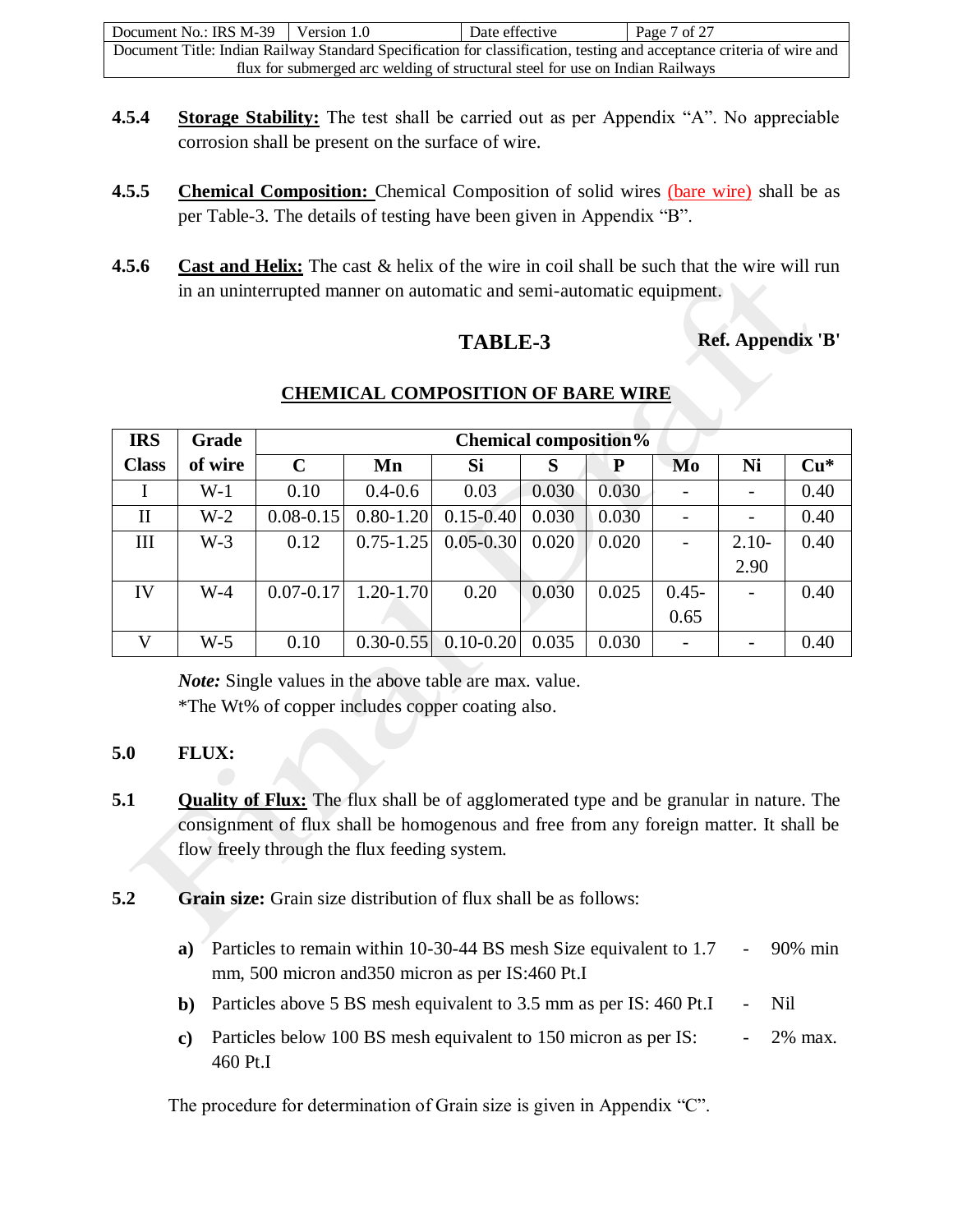| Document No.: IRS M-39                                                                                                | Version 1.0 | Date effective | Page 8 of 27 |  |  |
|-----------------------------------------------------------------------------------------------------------------------|-------------|----------------|--------------|--|--|
| Document Title: Indian Railway Standard Specification for classification, testing and acceptance criteria of wire and |             |                |              |  |  |
| flux for submerged arc welding of structural steel for use on Indian Railways                                         |             |                |              |  |  |

## **5.3 Basicity:**

- **5.3.1** Basicity index of flux for all the grades shall be minimum 1.6.
- **5.3.2** Basicity shall be determined by the formula given below:

Basicity Index =  $MgO + K_2O + Na_2O + CaO + CaF_2 + Li_2O + \frac{1}{2}$  $\frac{1}{2}$ (FeO + MnO)  $SiO_2 + \frac{1}{2}$  $\frac{1}{2}(Al_2O_3 + TiO_2 + ZrO_2)$ 

The procedure for determination of Basicity index is given in Appendix "C".

## **5.4 Tap Density:**

**5.5** Tap Density of flux shall be between 1.0 to 1.7 gm/c.c. The procedure for determination of Tap Density is given in Appendix –"C"

## **5.5 Moisture Content:**

- **5.5.1** The Moisture Content of flux when heated at 150<sup>o</sup>C for 2 hrs. will not exceed 0.3%. The procedure for determination of Moisture Content shall be as given in Appendix "C".
- **5.6** Packaging: To guard against ingress of moisture and accidental damage during transportation and storage till its consumption, the packaging shall be as follows:
- **5.6.1** Flux shall be packed in plastic container, with replaceable lid which when placed tightly shall prevent any ingress of moisture.
- **5.6.2** Net weight of the flux shall be max. 50 kg. The container shall contain the brand name, name of manufacturer, batch No., date of manufacture, current condition & welding parameter, grain size distribution, weight, IS Code, IRS Grade, guidelines on safety during welding, storage & handling and other special recommendations, if any. A tag containing all the information as above shall also be kept inside the container.
- **5.6.3** Alternatively, flux shall be packed in a polythene inner bag sealed and kept it inside the polythene lined paper bag or polythene lined plastic bag. After filling the flux, these bags shall be sealed so that flux is protected through two polythene coverings. The thickness & strength of inner polythene & outer polythene lined bag shall be adequate resistance against transportation damage. The net weight of flux in this type of packaging shall be kept as  $20\pm1$  Kg or  $25\pm1$  Kg. The outer bag shall contain the information as given in clause 5.6.2 for plastic container.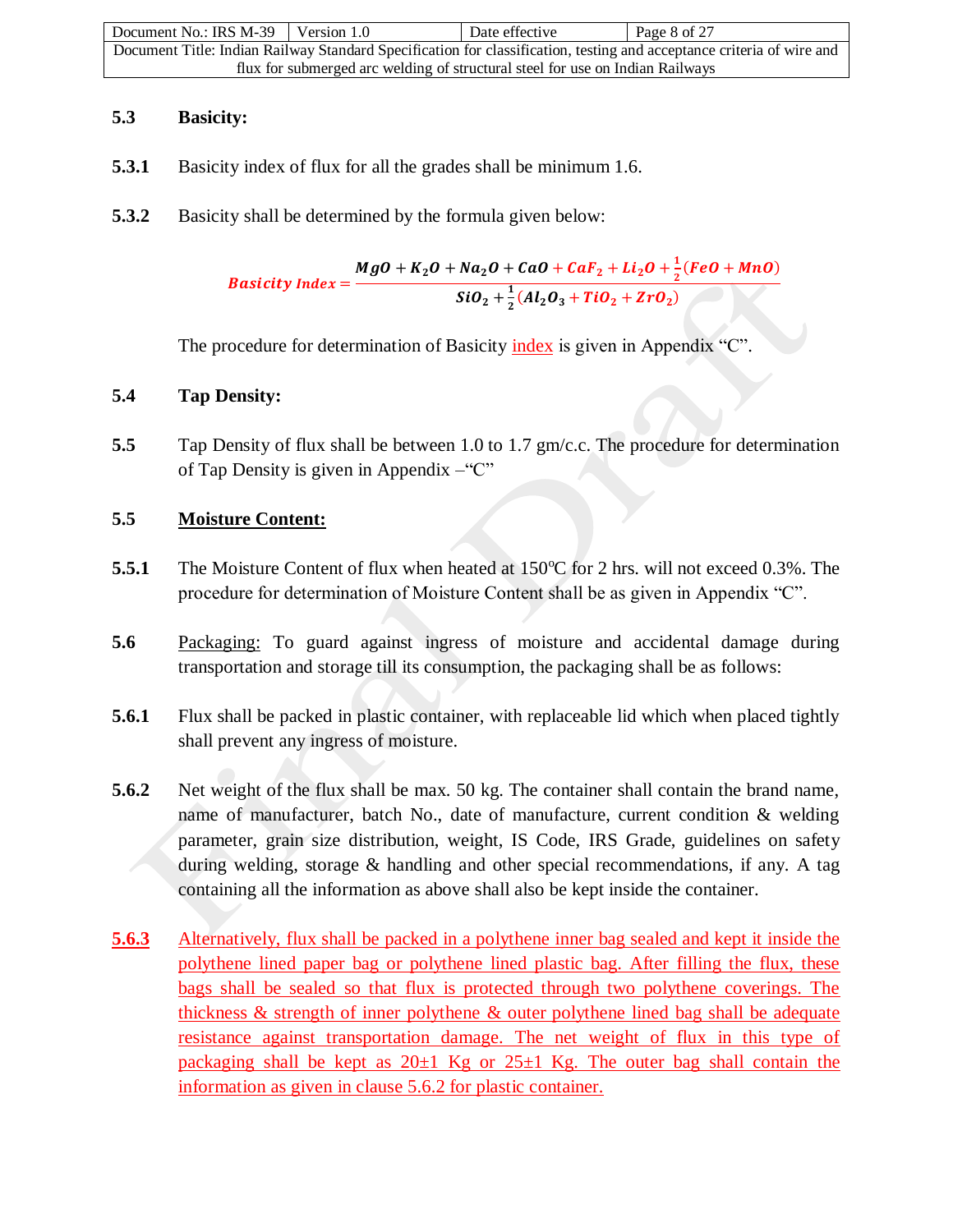| Document No.: IRS $M-39$ Version 1.0                                                                                  |  | Date effective | Page 9 of 27 |  |  |
|-----------------------------------------------------------------------------------------------------------------------|--|----------------|--------------|--|--|
| Document Title: Indian Railway Standard Specification for classification, testing and acceptance criteria of wire and |  |                |              |  |  |
| flux for submerged arc welding of structural steel for use on Indian Railways                                         |  |                |              |  |  |

#### **5.7 Requirement of acceptance for different grades of fluxes:**

- **5.7.1** All the flux shall fulfill the conditions as laid down in clause 5.1 to 5.6.
- **5.7.2** The flux when used in conjunction with the wire of corresponding IRS grade/grades as recommended by the manufacturer shall produce satisfactory crack free weld deposit meeting the acceptance criteria of that particular class of wire-flux combination (weldment). When welded with normal parameter, slag shall be self-peeling or easily detachable by light tapping. The weld bead shall be sound and free from porosities and any other welding defect. Bead shape shall be flat to convex and blend evenly with the parent metal.
- **5.7.3** The acceptance criteria for each class of wire-flux combination (weldment) have been indicated in **Table.4**. The minimum value requirement of each criteria is either given in the table or reference to appropriate appendix and table has been made wherein details have been given.

## **TABLE-4**

## **ACCEPTANCE CRITERIA OF WIRE-FLUX COMBINATION FOR SUBMERGED ARC WELDING**

| S.             | <b>IRS</b>      | Correspo        | <b>Multirun All Weld</b> |                | <b>Two Run Weld</b> |                | <b>Chem</b> | <b>Corros</b>  |
|----------------|-----------------|-----------------|--------------------------|----------------|---------------------|----------------|-------------|----------------|
| No.            | <b>Class of</b> | nding           |                          |                |                     |                | ical        | ion            |
|                | wire-           | <b>Grade of</b> |                          |                |                     |                | comp        | <b>Resista</b> |
|                | flux            | wire Flux       | Mech                     | Radiography/   | Mech                | Radiograph     | ositio      | nce            |
|                | combina         |                 | anical                   | Ultrasonic     | anical              | y/             | $\mathbf n$ |                |
|                | tion            |                 |                          | (MDT)          |                     | Ultrasonic     |             |                |
|                |                 |                 |                          |                |                     | (MDT)          |             |                |
| 1.             |                 | $W-1, F-1$      | Tab-5                    | <b>Clause</b>  | Tab-6               | <b>Clause</b>  |             |                |
|                |                 |                 |                          | <u>5.7.3.3</u> |                     | <u>5.7.3.3</u> |             |                |
| 2.             | $\mathbf{I}$    | $W-2, F-2$      | $-do-$                   | $-do-$         | $-do-$              | $-do-$         | $-do-$      |                |
|                |                 |                 |                          |                |                     |                |             |                |
| 3              | III             | $W-3, F-3$      | $-do-$                   | $-do-$         | $-do-$              | $-do-$         | Tab-7       |                |
|                |                 |                 |                          |                |                     |                |             |                |
| $\overline{4}$ | IV              | $W-4, F-4$      | $-do-$                   | $-do-$         | $-do-$              | $-do-$         | $Tab-7$     |                |
|                |                 |                 |                          |                |                     |                |             |                |
| 5              | V               | $W-5, F-5$      | $-do-$                   | $-do-$         | $-do-$              | $-do-$         | Tab-7       | $CLF-4$        |
|                |                 |                 |                          |                |                     |                |             | of             |
|                |                 |                 |                          |                |                     |                |             | APP-F          |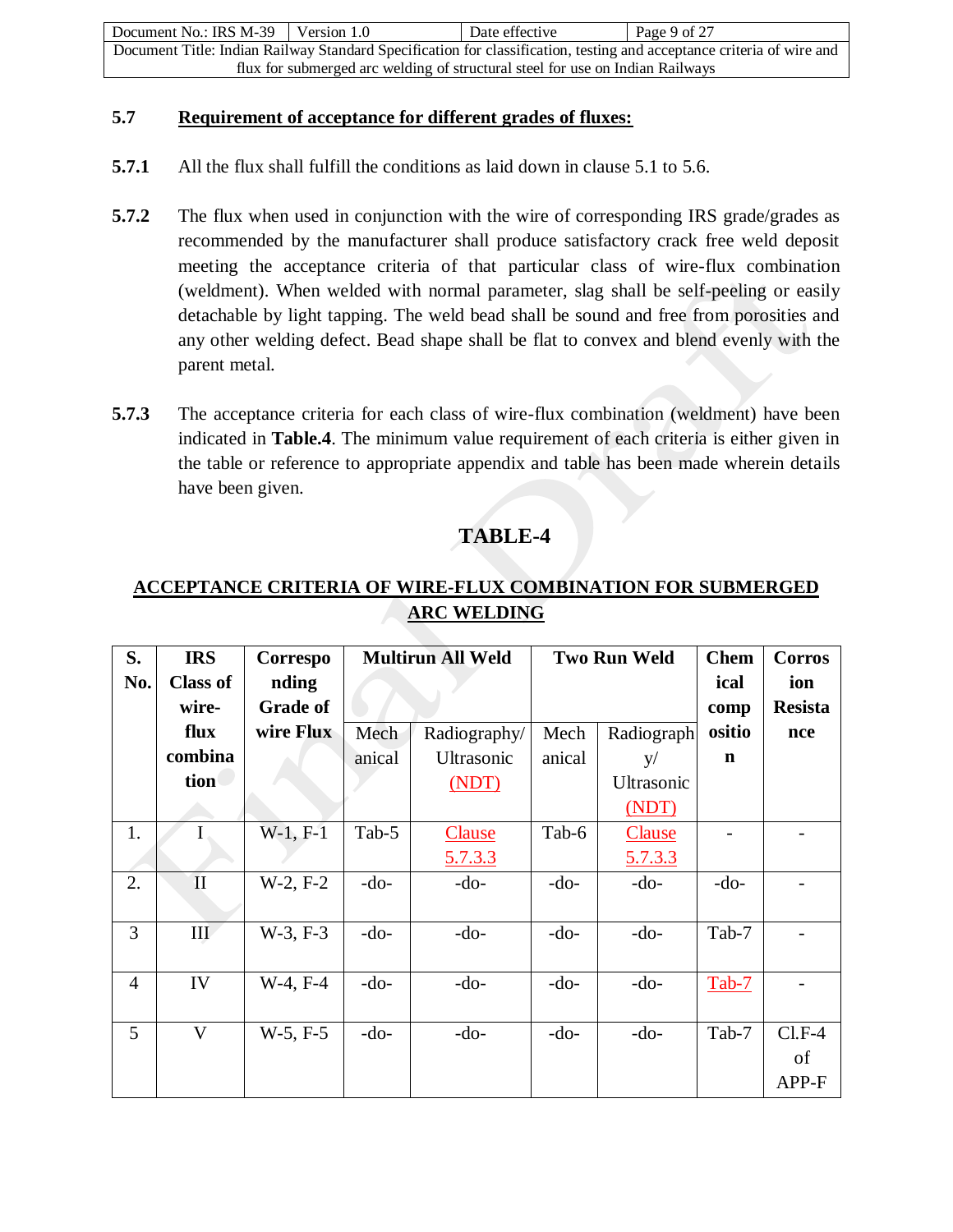| Document No.: IRS M-39                                                                                                | Version 1.0 | Date effective | Page 10 of 27 |  |
|-----------------------------------------------------------------------------------------------------------------------|-------------|----------------|---------------|--|
| Document Title: Indian Railway Standard Specification for classification, testing and acceptance criteria of wire and |             |                |               |  |
| flux for submerged arc welding of structural steel for use on Indian Railways                                         |             |                |               |  |

- **5.7.3.1 Mechanical properties of Multirun All Weld:** Method of preparation of Multirun All Weld assembly and test pieces for mechanical testing shall be as given in **Appendix "D"**. Minimum acceptance values of different mechanical properties shall be as given in **Table-5.**
- **5.7.3.2 Mechanical properties of Two Run Weld:** Method of preparation of Two Run Weld assembly and test pieces for mechanical testing shall be as given in **Appendix "E"**. Minimum acceptance values of different mechanical properties shall be as given in **Table-6**.
- **5.7.3.3 Non Destructive Testing (NDT):** Both Multirun All Weld and Two Run Weld assembly shall be subjected to radiographic/Ultrasonic examination. Minimum acceptance criteria shall be as per IIW Blue Standard for radiographic examination or as per RDSO Procedure No. MC-4 for ultrasonic testing of plate or as per ASTM E390 – Gr. I (For cluster porosity, linear porosity or globular indication and slag inclusion), ASTM E390 –Gr. II (For scattered porosity & coarse scattered porosity). The incomplete penetration, lack of fusion and any type of crack of any grade not allowed.
- **5.7.3.4 Chemical composition:** Method of preparation of pad weld and testing shall be as given in **Appendix "B"**. The acceptable range of each element shall be as given in **Table-7.**
- **5.7.3.5 Corrosion Resistance:** Method of preparation of corrosion test assembly and testing shall be as per **Appendix "F"**. There shall not be any significant difference in the appearance of the parent plate, heat affected zone and weld zone with respect to corrosion.

## **TABLE-5 Ref. Appendix 'D'**

| <b>IRS</b>   | <b>UTS</b>           | YS                   | <i><b>%Elongation</b></i> | % Reduction | Impact                |
|--------------|----------------------|----------------------|---------------------------|-------------|-----------------------|
| <b>Class</b> | (N/mm <sup>2</sup> ) | (N/mm <sup>2</sup> ) | on 5 x d G.L.             | in Area     | (Joules)              |
|              | 410                  | 330                  | 26                        | 50          | 27 at $-20^{\circ}$ C |
| Н            | 490                  | 360                  | 24                        | 45          | 30 at $-20^{\circ}$ C |
| III          | 540                  | 390                  | 24                        | 45          | 25 at $-46^{\circ}$ C |
| IV           | 590                  | 450                  | 20                        | 40          | 25 at $-20^{\circ}$ C |
|              | 490                  | 350                  | 22                        | 40          | 50 at $-20^{\circ}$ C |

## **MECHANICAL PROPERTIES OF MULTIRUN ALL WELD**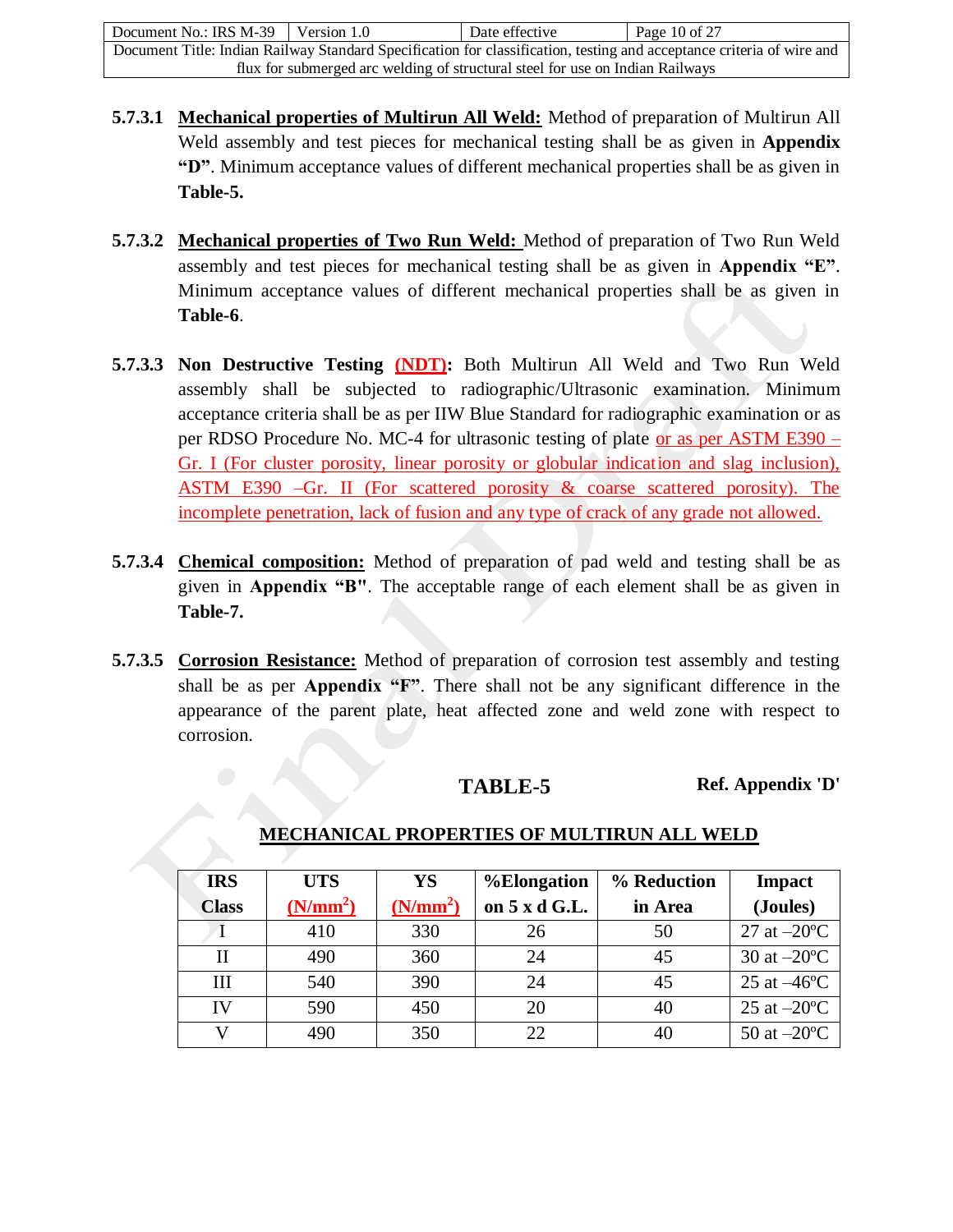| Document No.: IRS M-39 Version 1.0                                                                                    |  | Date effective | Page 11 of 27 |  |
|-----------------------------------------------------------------------------------------------------------------------|--|----------------|---------------|--|
| Document Title: Indian Railway Standard Specification for classification, testing and acceptance criteria of wire and |  |                |               |  |
| flux for submerged arc welding of structural steel for use on Indian Railways                                         |  |                |               |  |

**TABLE-6 Ref. Appendix 'E'**

## **MECHANICAL PROPERTIES OF TWO RUN WELD**

| <b>IRS</b>   | <b>Transverse tensile</b> | Bend Test at 90° bend both with face | <b>Impact value</b>   |
|--------------|---------------------------|--------------------------------------|-----------------------|
| <b>Class</b> | strength                  | up & root up using 3T mandrel        | (Jules)               |
|              | (N/mm <sup>2</sup> )      |                                      |                       |
|              | 410                       | Satisfactory without any crack       | 27 at $-20^{\circ}$ C |
| Н            | 490                       | $-do-$                               | 30 at $-20^{\circ}$ C |
| Ш            | 540                       | $-do-$                               | 25 at $-20^{\circ}$ C |
| IV           | 590                       | $-do-$                               | 25 at $-20^{\circ}$ C |
|              | 490                       | $-do-$                               | 50 at $-20^{\circ}$ C |

**TABLE-7 Ref. Appendix 'B'**

| S.                      | <b>Class</b> |             | <b>Chemical composition%</b> |           |       |           |         |          |          |                |
|-------------------------|--------------|-------------|------------------------------|-----------|-------|-----------|---------|----------|----------|----------------|
| No.                     |              | $\mathbf C$ | Mn                           | <b>Si</b> | S     | ${\bf P}$ | Mo      | Ni       | Cu       | $\mathbf{C}$ r |
| 1                       | I            |             |                              |           |       |           |         |          |          |                |
| $\overline{2}$          | П            |             |                              |           |       |           |         |          |          |                |
| 3                       | Ш            | 0.12        | 1.60                         | 0.80      | 0.030 | 0.030     |         | $2.0-$   | 0.40     |                |
|                         |              |             |                              |           |       |           |         | 2.90     |          |                |
| $\overline{\mathbf{4}}$ | IV           | 0.15        | 1.60                         | 0.80      | 0.040 | 0.030     | $0.40-$ |          | 0.40     |                |
|                         |              |             |                              |           |       |           | 0.65    |          |          |                |
| 5                       | V            | 0.10        | $0.25 -$                     | $0.28 -$  | 0.045 | 0.045     |         | $0.28 -$ | $0.25 -$ | $0.35 -$       |
|                         |              |             | 0.90                         | 0.90      |       |           |         | 0.75     | 0.75     | 1.20           |

## **CHEMICAL COMPOSITION OF WELDMENT**

**Note: 1)** Single values in the above table are max. values.

**2)**Wt% of Cr + Wt% of Mn shall not exceed 2% for S.No.5

**6.0** It shall be the responsibility of the flux manufacturer to submit free of cost one spool of wire of 3.15 mm dia. of corresponding grade for which approval is sought. However, RDSO reserves the right to test the flux against any approved brand of wire in the corresponding grade to arrive at a conclusion about the suitability of the flux against that particular grade of wire.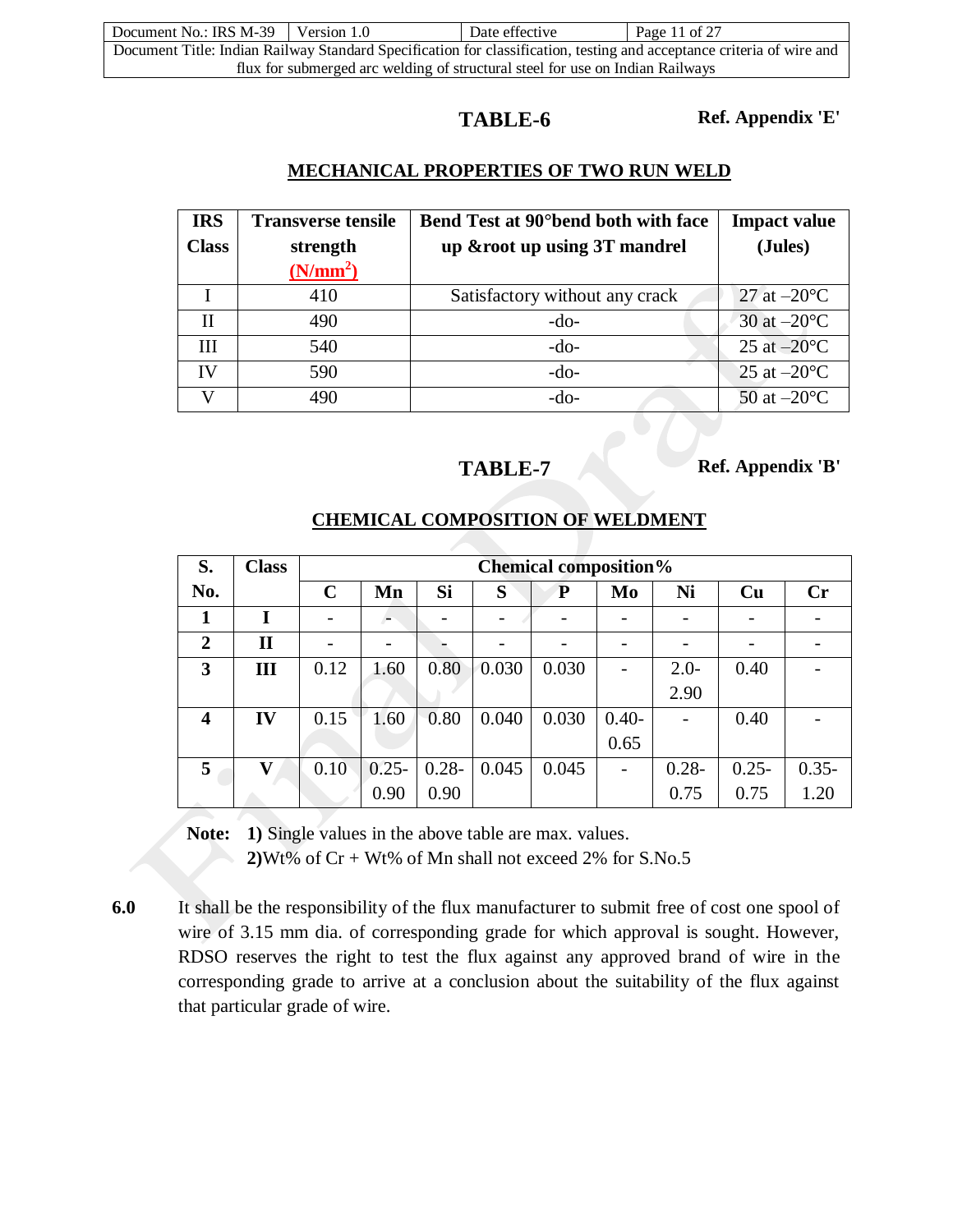| Document No.: IRS M-39                                                                                                | Version 1.0 | Date effective | Page 12 of 27 |  |
|-----------------------------------------------------------------------------------------------------------------------|-------------|----------------|---------------|--|
| Document Title: Indian Railway Standard Specification for classification, testing and acceptance criteria of wire and |             |                |               |  |
| flux for submerged arc welding of structural steel for use on Indian Railways                                         |             |                |               |  |

### **7.0 Retest**

Where any test specimen fails to satisfy the requirement of a particular test, twice the no. of test specimens for that test shall be prepared using filler wire and/or flux from the same batch wherever possible and subjected to the test in which failure occurred. The filler wire or the flux shall not be accepted as having passed that test unless all the test results on the additional specimens are satisfactory.

## **8.0 Storage**

The spools of wire/container of flux shall be stored in some dry area to minimize ingress of moisture. The roof, floor and walls shall be made of damp proof concrete/brick. The storeroom shall not be used as storage place for grease, oil or other chemicals, which may affect the performance of wire or flux adversely. Preferably a separate room shall be allotted. The storing system shall be First In First Out (FIFO) to prevent undue storage.

## **9.0 Shelf Life**

**a) Wire:** The shelf life of wire shall be minimum 9 months from the date of receipt in Stores or 12 months from the date of manufacture, whichever is more.

**b) Flux:** The shelf life of flux shall be minimum 12 months from the date of receipt in Stores or 18 months from the date of manufacture, whichever is more.

## **10.0 Approval of wire and flux**

Approval of a firm will be given as per laid down procedures given in RDSO's Vendor Registration Guidelines (ISO Guidelines in regard to vendor approval process). These documents are available on RDSO website [www.rdso.indianrailways.gov.in.](http://www.rdso.indianrailways.gov.in/) These documents are regularly updated and updated documents shall be applicable as on date of application.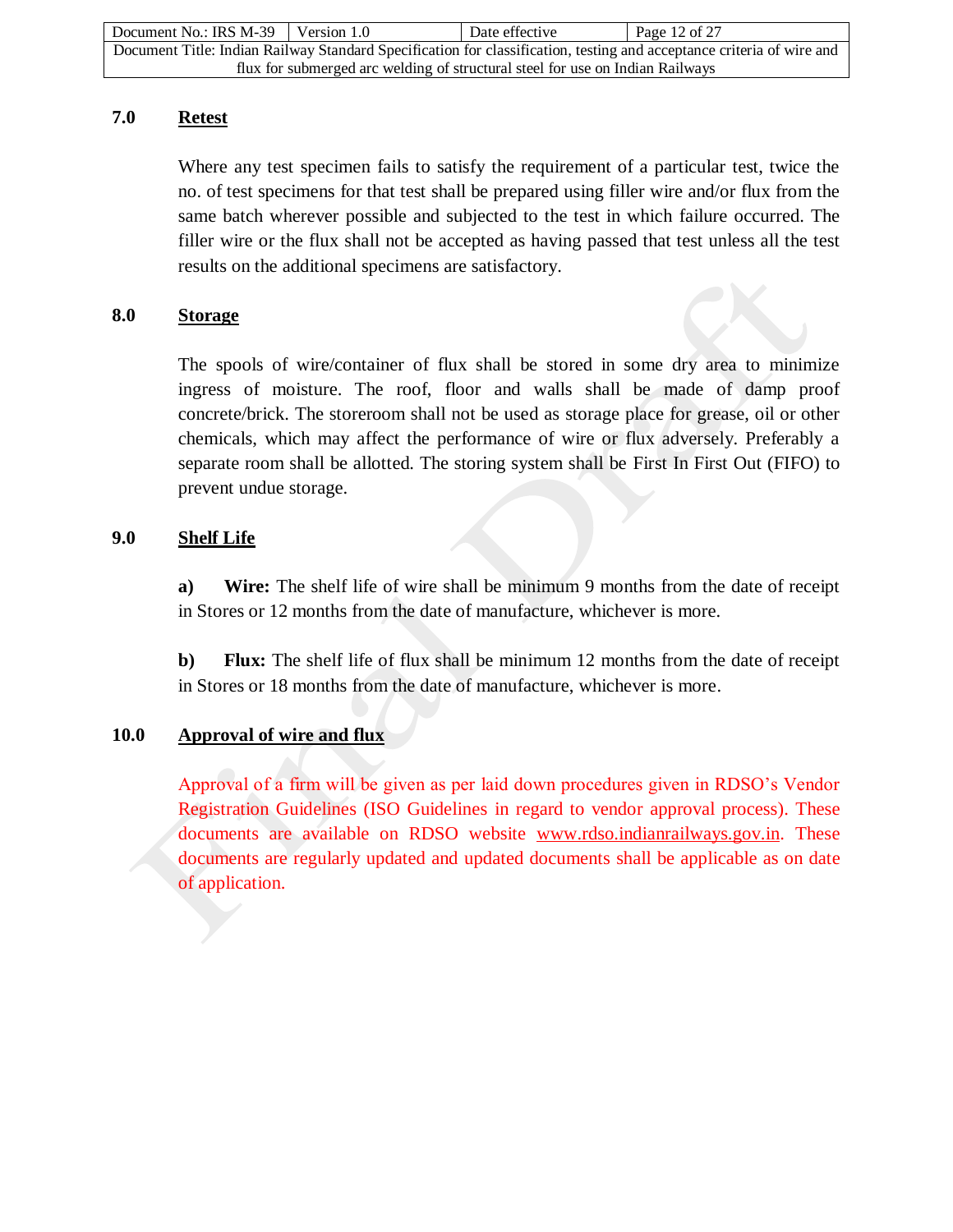| Document No.: IRS $M-39$   Version 1.0                                                                                |  | Date effective | Page 13 of 27 |  |
|-----------------------------------------------------------------------------------------------------------------------|--|----------------|---------------|--|
| Document Title: Indian Railway Standard Specification for classification, testing and acceptance criteria of wire and |  |                |               |  |
| flux for submerged arc welding of structural steel for use on Indian Railways                                         |  |                |               |  |

# **LIST OF APPENDICES**

| 1. | Appendix 'A' | Procedure for determination of Copper Content in coating of wires<br>and Storage Stability test.                     |
|----|--------------|----------------------------------------------------------------------------------------------------------------------|
| 2. | Appendix 'B' | Procedure for determination of Chemical Composition of wire and<br>wire & flux combination.                          |
| 3. | Appendix 'C' | Procedure for determination of Basicity Index, Tap Density, Moisture<br>Content and Grain Size Distribution of flux. |
| 4. | Appendix 'D' | Procedure for preparation of Multirun All Weld assembly and test<br>pieces.                                          |
| 5. | Appendix 'E' | Procedure for preparation of Two Run Weld assembly and test<br>pieces.                                               |
| 6. | Appendix 'F' | Procedure for preparation of Corrosion Resistance Test assembly and<br>testing.                                      |
| 7. | Appendix 'G' | Sampling plan for wire and flux.                                                                                     |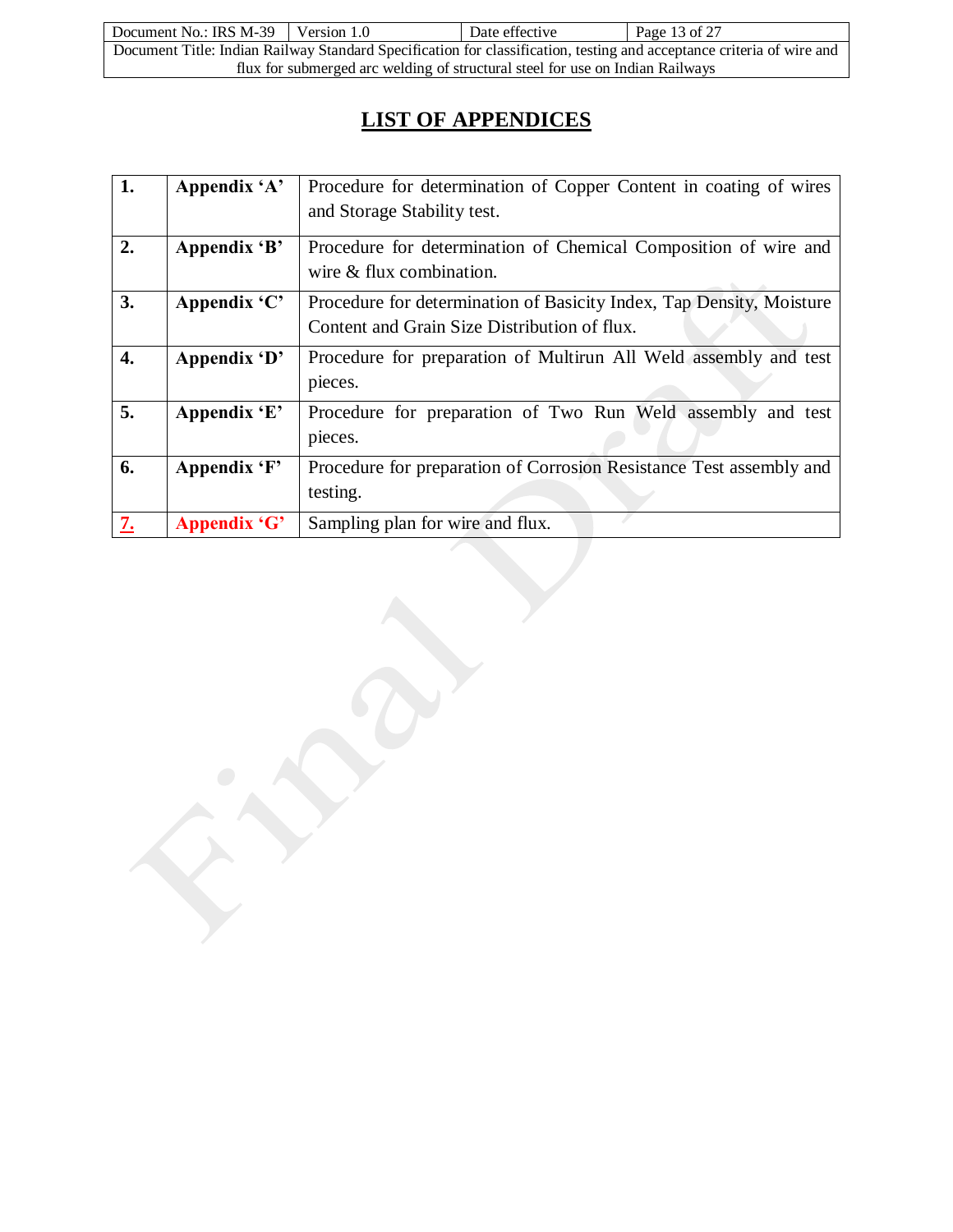| Document No.: IRS M-39 Version 1.0                                                                                    |  | Date effective | Page 14 of 27 |  |
|-----------------------------------------------------------------------------------------------------------------------|--|----------------|---------------|--|
| Document Title: Indian Railway Standard Specification for classification, testing and acceptance criteria of wire and |  |                |               |  |
| flux for submerged arc welding of structural steel for use on Indian Railways                                         |  |                |               |  |

## **APPENDIX 'A'**

## **PROCEDURE FOR DETERMINATION OF COPPER CONTENT IN COATING OF WIRES AND STORAGE STABILITY TEST**

## **A-1 Copper Content in Coating**

- **A-1.1** About 50 cms of wire of 3.15 mm dia. shall be taken from coil and weighed on chemical balance  $(W_1 \text{ grams})$ .
- **A-1.2** After weighing, the wire shall be kept in 25% ammonia solution for about 10-12 hrs. Reaction may be accelerated and completed within 1 hour by addition of 1-3 cc of Hydrogen Peroxide.
- **A-1.3** After all the copper is dissolved; the wire shall be removed from ammonia solution, washed with distilled water and alcohol, dried and weighed  $(W_2$ grams).
- **A-1.4** Difference in weight of wire (Cl.A-1.1 and A-1.3) shall be calculated.
- **A-1.5** The Percentage of copper by weight  $= \frac{(W_1-W_2) \text{ gms}}{W_1 \text{ gms}}$  $\frac{(1 - w_2) \text{ gms}}{w_1 \text{ gms}} \times 100$
- **A-1.6** The percentage of copper by weight in copper coating shall be within  $0.2$ -0.4%.

## **A-2 Accelerated Storage Stability Test**

- **A-2.1** A coil of wire shall be kept in a humidity chamber at 95%-100% RH at 48°C temperature for 24 hours.
- **A-2.2** After removal of coil from humidity chamber the wire shall be free from any rust or peeling off of copper coating from the surface.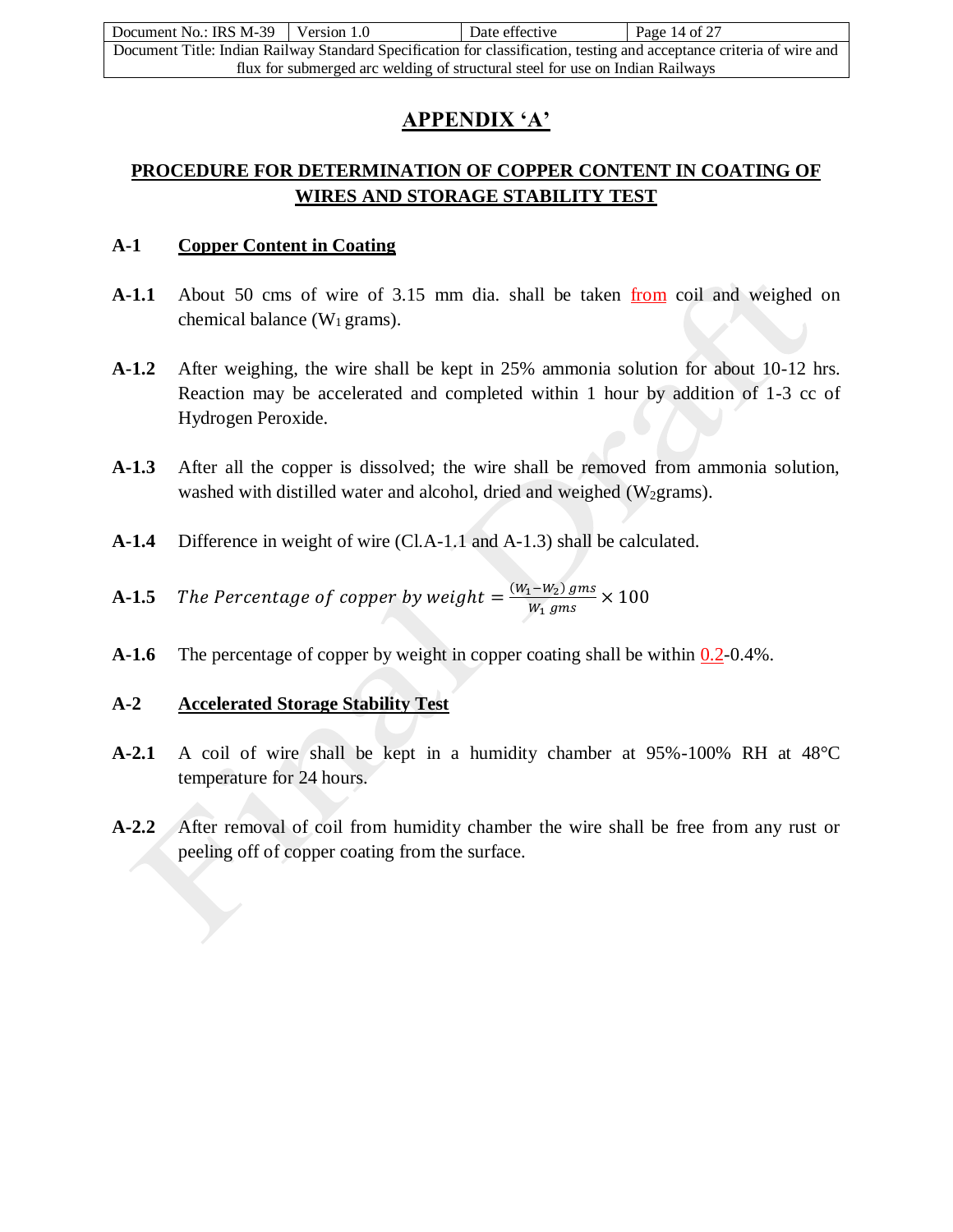| Document No.: IRS M-39 Version 1.0                                                                                    |  | Date effective | Page 15 of 27 |  |
|-----------------------------------------------------------------------------------------------------------------------|--|----------------|---------------|--|
| Document Title: Indian Railway Standard Specification for classification, testing and acceptance criteria of wire and |  |                |               |  |
| flux for submerged arc welding of structural steel for use on Indian Railways                                         |  |                |               |  |

## **APPENDIX 'B'**

## **PROCEDURE FOR DETERMINATION OF CHEMICAL COMPOSITION OF WIRE AND WIRE-FLUX COMBINATION**

#### **B-1 Solid (bare) wire**

- **B-1.1** Sample for analysis shall be taken from 3.15 mm dia. Wire.
- **B-1.2** Chemical analysis of solid wire shall be conducted after removing the copper coating by emery paper.
- **B-1.3** Clean wire shall be forged into flat condition and small chips cut out so that weighing and dissolve become easy.
- **B-1.4** The wet analysis for different elements shall be carried out in accordance with IS: 228. The composition of the wire shall conform to the values given in **Table-3**.

## **B-2 Wire-flux combination**

- **B-2.1** About 15 mm thick weld metal shall be deposited on mild steel plate conforming to IS2002-2009 (R2018) or IS 2062-2011 (R2016) or its equivalent in flat position using 3.15 mm/4.0 mm wire to prepare a pad.
- **B-2.2** Sufficient sample shall be taken from that weld metal by an appropriate means (by drilling or shaping). Metal for the analysis purpose shall not be taken closer than 5 mm from the base metal. No oil or other lubricant shall be used while removing the samples.
- **B-2.3** The wet analysis for different elements shall be carried out in accordance with IS: 228.
- **B-2.4** Spectrometric analysis may also be carried out on solid and smooth surface of the pad on at least 3 spots. The average of 3 readings shall be taken as the value for a particular element.
- **B-2.5** In case of any controversy in the spectrometric analysis, wet analysis shall be considered as reference method.
- **B-2.6** The chemical composition of wire-flux combination i.e. all weld metal shall conform to the range of values for respective IRS class given in **Table-7.**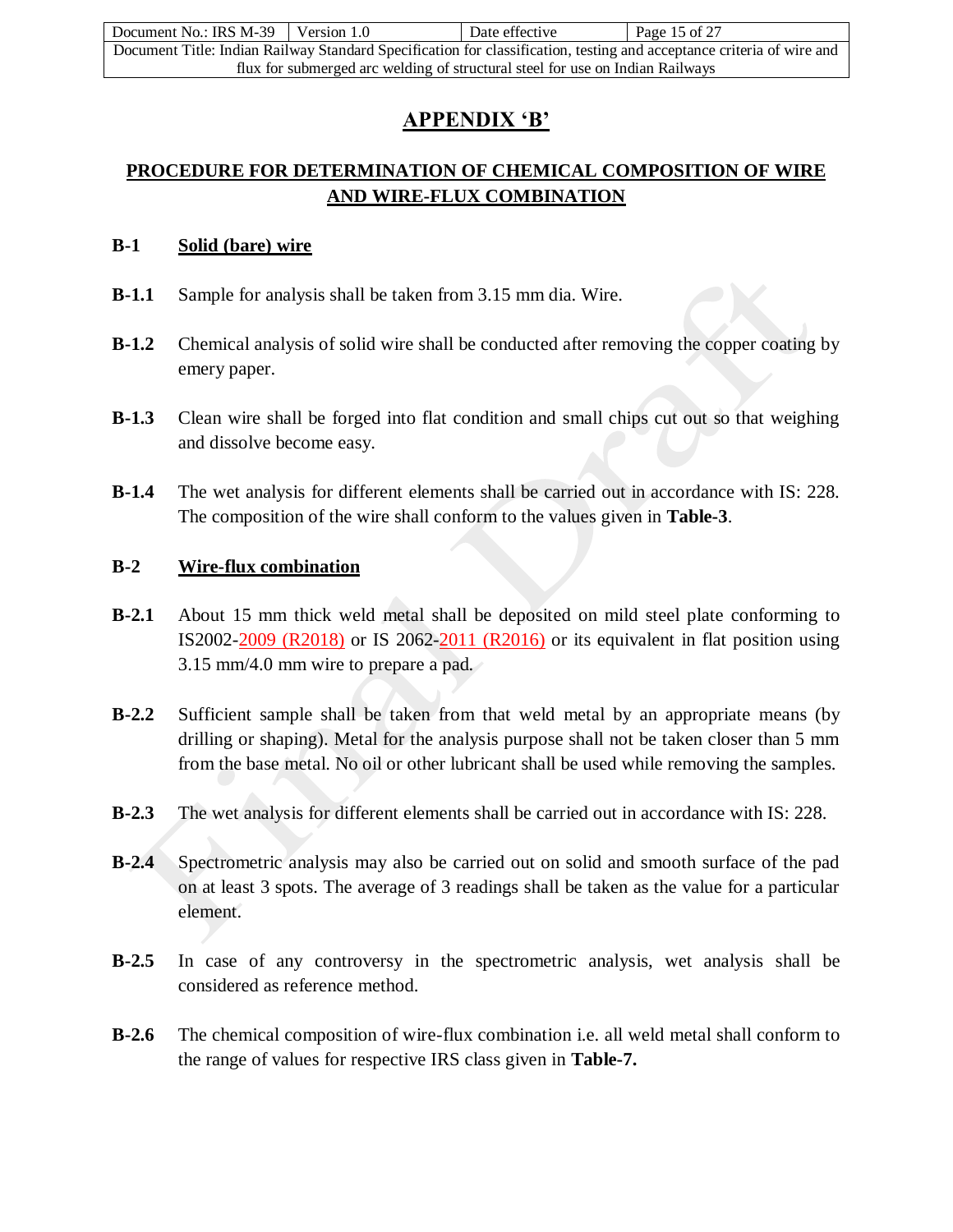| Document No.: IRS M-39                                                                                                | Version 1.0 | Date effective | Page 16 of 27 |  |
|-----------------------------------------------------------------------------------------------------------------------|-------------|----------------|---------------|--|
| Document Title: Indian Railway Standard Specification for classification, testing and acceptance criteria of wire and |             |                |               |  |
| flux for submerged arc welding of structural steel for use on Indian Railways                                         |             |                |               |  |

## **APPENDIX 'C'**

## **PROCEDURE FOR DETERMINATION OF BASICITY INDEX, TAP DENSITY, MOISTURE CONTENT AND GRAIN SIZE DISTRIBUTION OF FLUX**

### **C-1 Basicity Index:**

- **C-1.1** Flux is to be dried in a drying oven at around 150°C for 1 hour.
- **C-1.2** Measured amount of flux shall be taken to analyze for determination of MgO, K2O, Na<sub>2</sub>O, CaO, SiO<sub>2</sub>, Al<sub>2</sub>O<sub>3</sub>, CaF2, Li<sub>2</sub>O, MnO, FeO, TiO<sub>2</sub> and ZrO<sub>2.</sub>
- **C-1.3** Basicity of flux shall be determined as per the formula given below:

$$
Basicity Index = \frac{MgO + K_2O + Na_2O + CaO + CaF_2 + Li_2O + \frac{1}{2}(FeO + MnO)}{SiO_2 + \frac{1}{2}(Al_2O_3 + TiO_2 + ZrO_2)}
$$

- **C-1.4** The minimum acceptable value of basicity Index shall be 1.6.
- **C-1.5** Basicity index of flux may be obtained by XRF method or by Chemical Analysis method.

#### **C-2 Tap Density**

- **C-2.1** Flux is to be dried in drying oven at around 150°C for 1 hour.
- **C-2.2** An empty 100 c.c. Graduated cylinder is to be carefully weighed (W<sub>1</sub> grams).
- **C-2.3** About 50 grams of dried flux is to be taken in the cylinder and weighed ( $W_2$  grams).
- **C-2.4** The cylinder is to be kept on a vibratory platform or tapped lightly till the level of the flux in the cylinder reaches a constant.
- **C 2.5** The volume of the flux is to be recorded (Vc.c.).
- **C 2.6** The density of flux shall be determined as per the formula given below-

Tap Density =  $\frac{(W_2-W_1)}{W_1}$  $\frac{-w_1}{V}$  gms/c.c.

**C-2.7** The value of Tap density shall be between  $1.0 - 1.7$  grams/c.c.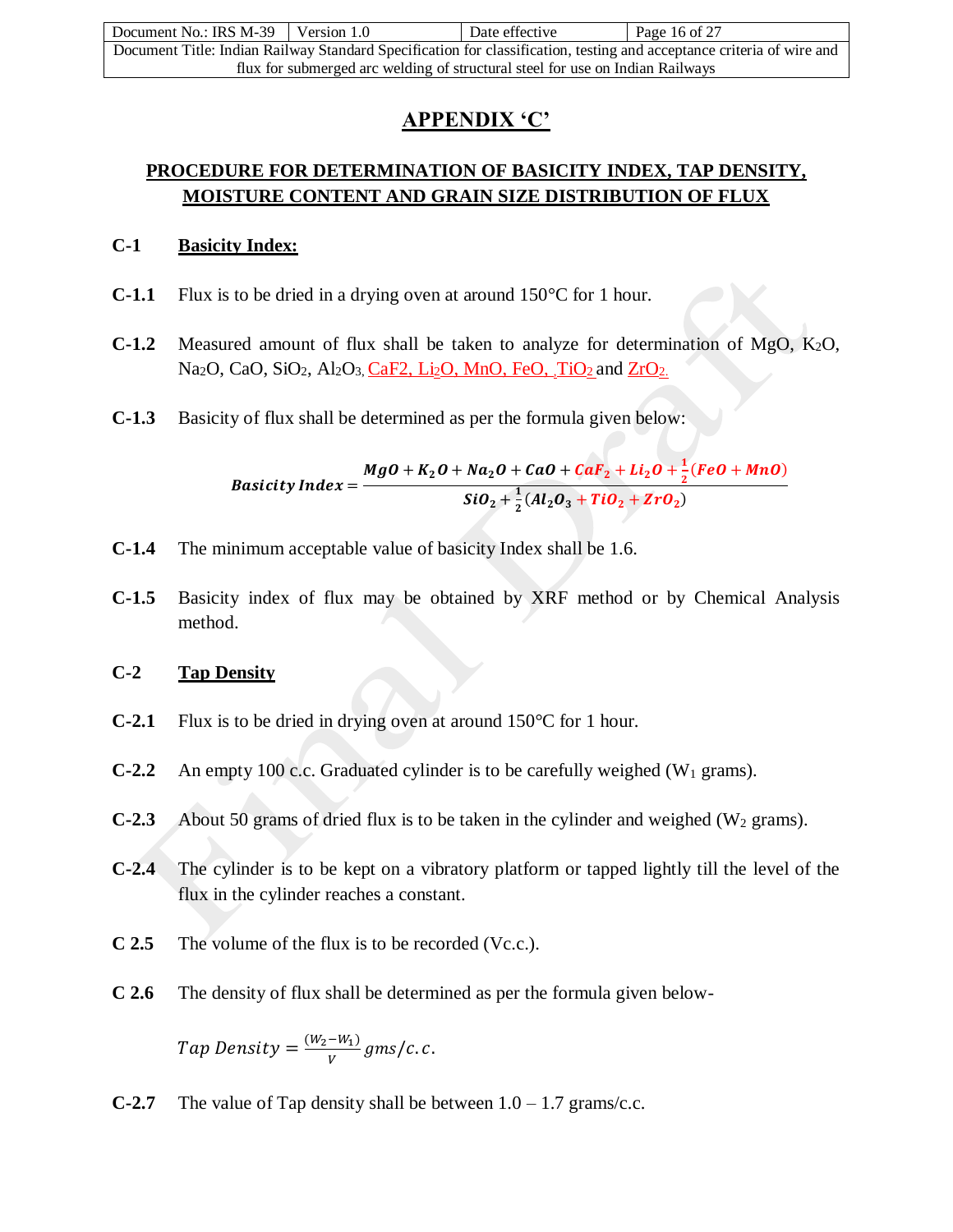| Document No.: IRS $M-39$ Version 1.0                                          |  | Date effective | Page 17 of 27                                                                                                         |
|-------------------------------------------------------------------------------|--|----------------|-----------------------------------------------------------------------------------------------------------------------|
|                                                                               |  |                | Document Title: Indian Railway Standard Specification for classification, testing and acceptance criteria of wire and |
| flux for submerged arc welding of structural steel for use on Indian Railways |  |                |                                                                                                                       |

## **C-3 Moisture Content**

- **C-3.1** Some quantities of flux say 50 grams is to be taken in a previously dried glass dish and carefully weighed  $(W_1$  grams).
- **C-3.2** The dish is to be placed in a drying oven at 150°C for 2 hours.
- **C-3.3** The dish is to be weighed.
- **C-3.4** Clause 3.2 and 3.3 is to be repeated till weight becomes constant ( $W_2$  grams).
- **C-3.5** Moisture content of the flux shall be determined as per the formula given below –

Moisture Content  $=\frac{(W_1-W_2)}{W_1}$  $\frac{(1 - w_2)}{w_1} \times 100\%$ 

**C-3.6** The moisture content of flux shall be maximum 0.3%.

## **C-4 Grain size distribution**

- **C-4.1** A sieve set is to be prepared consisting of BS: 5, 10, 30, 44 and 100 mesh or corresponding IS sieve No. along with base pan.
- **C-4.2** Flux is to be dried in drying oven at around 150°C for 1 hour.
- **C-4.3** 100 grams of dried flux is to be kept at the top most pan and lid placed. The whole sieve set is to be put on a sieve shaker and shaken for 5 minutes.
- **C-4.4** The lid shall be opened after 2 minutes and contents of each sieve and bottom pan shall be weighed separately and reported.
- **C-4.5** If the sum total of all the weights becomes less than 99.5 grams, the results are to be discarded and repeat experiment shall be carried out.
- **C-4.6** The acceptance criteria shall be as per clause 5.2.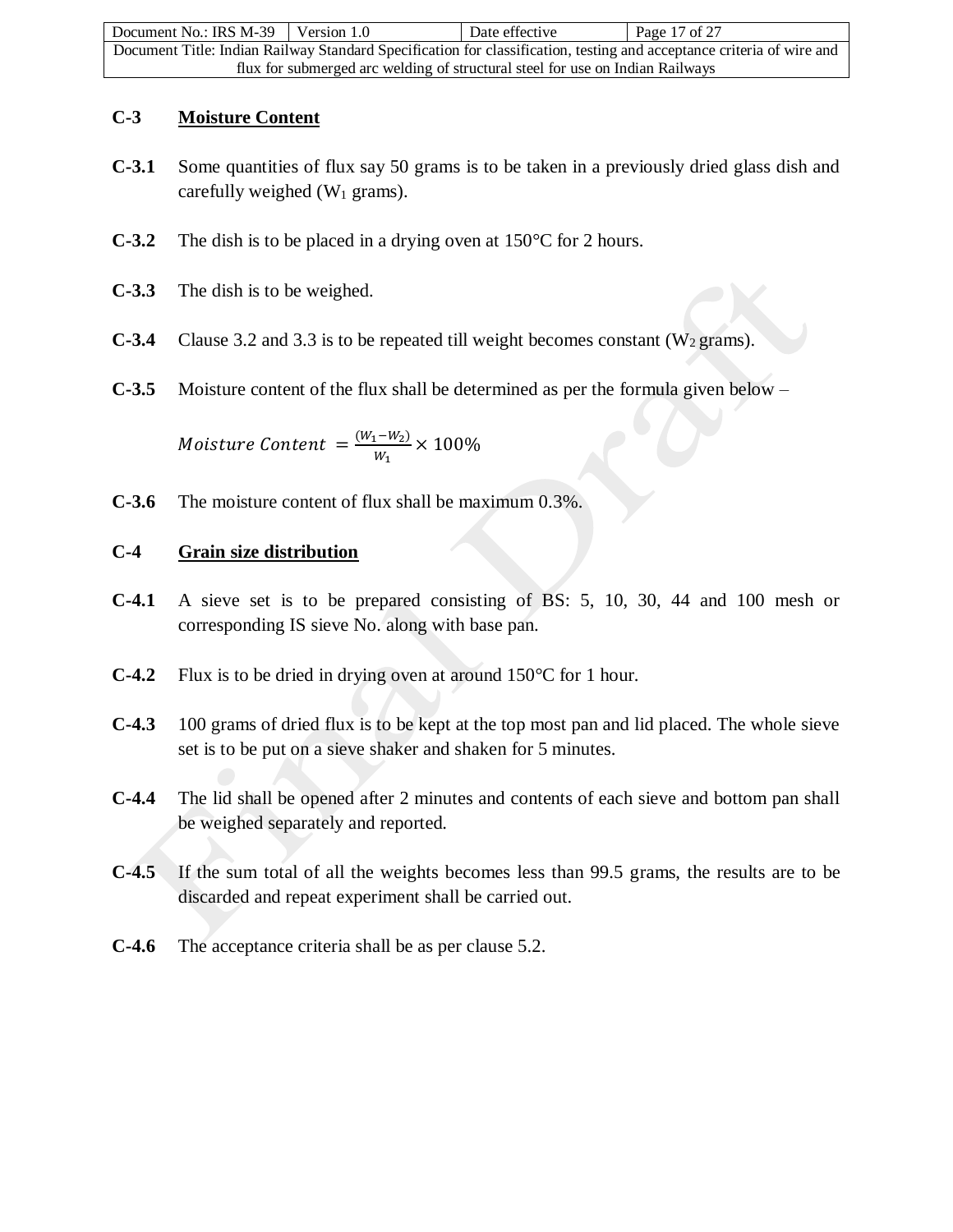| Document No.: IRS M-39 Version 1.0                                            |  | Date effective | Page 18 of 27                                                                                                         |
|-------------------------------------------------------------------------------|--|----------------|-----------------------------------------------------------------------------------------------------------------------|
|                                                                               |  |                | Document Title: Indian Railway Standard Specification for classification, testing and acceptance criteria of wire and |
| flux for submerged arc welding of structural steel for use on Indian Railways |  |                |                                                                                                                       |

## **APPENDIX 'D'**

## **PROCEDURE FOR PREPARATION OF MULTIRUN ALL WELD ASSEMBLY AND TEST PIECES**

#### **D-1 Preparation of all weld test assembly**

## **D-1.1 Material**

- **D-1.1.1 Parent Plates and Backing Strips:** The parent plates used for preparing test assembly and backing strip shall conform to IS 2002, IS 2062 or any other equivalent specification.
- **D-1.1.2 Wire:** The wire of 3.15 mm or 4.0 mm or 5.0 mm diameter shall be used. The grade of wire shall correspond to grade of flux as explained in Clause 3.4.
- **D-1.1.3** Flux: The material to be tested. The flux must be preheated for specified time and temperature as recommended by the manufacturer.
- **D-1.2 Dimensions:** The dimension of plates and backing strips shall be as given below.

#### **Parent Plate**

| Length           | 600 mm $\pm$ 10 mm                 |
|------------------|------------------------------------|
| <b>Breadth</b>   | $150 \text{ mm} \pm 10 \text{ mm}$ |
| <b>Thickness</b> | $20 \text{ mm} \pm 2 \text{ mm}$   |
| Edge Angle       | $10^{\circ} \pm 1^{\circ}$         |

## **Backing Strip**

| Length           | $700 \text{ mm} \pm 10 \text{ mm}$ |
|------------------|------------------------------------|
| <b>Breadth</b>   | $40 \text{ mm} - 50 \text{ mm}$    |
| <b>Thickness</b> | $10-12$ mm                         |

## **D-1.3 Pre-setting and Welding**

- **D-1.3.1** The back strip shall be tacked with parent plates at root gap of about  $24 \pm 1$  mm. The faces to be welded shall be free from dust, dirt, grease, oil or any other foreign material.
- **D-1.3.2** Wire shall be fitted on the stand of the machine and flux shall be kept in well-connected flux hopper.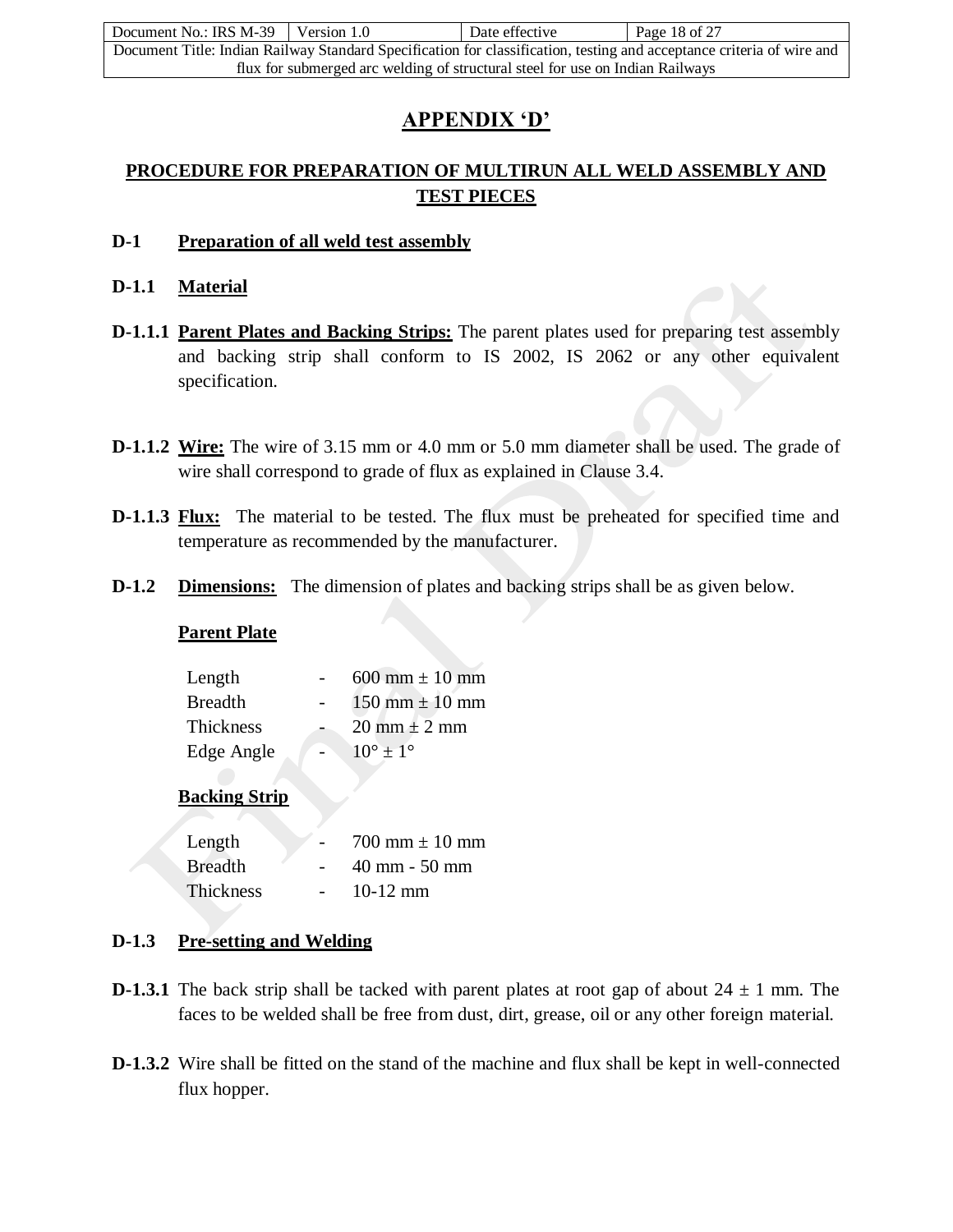| Document No.: IRS M-39                                                        | Version 1.0 | Date effective | Page 19 of $27$                                                                                                       |
|-------------------------------------------------------------------------------|-------------|----------------|-----------------------------------------------------------------------------------------------------------------------|
|                                                                               |             |                | Document Title: Indian Railway Standard Specification for classification, testing and acceptance criteria of wire and |
| flux for submerged arc welding of structural steel for use on Indian Railways |             |                |                                                                                                                       |

- **D-1.3.3** Welding parameters like current, voltage, travel speed etc. shall be adjusted suitably as recommended by manufacturer.
- **D-1.3.4** The gap shall then be filled up by using 3.15 mm or 4.0 mm or 5.0 mm diameter of wire in combination with flux in flat position.
- **D-1.3.5** Each run shall be properly de-slagged before putting another run on or adjacent to previous run.
- **D-1.3.6** The temperature of weld assembly shall be kept between 110°C-180°C. For this, inter pass time gap, if necessary shall be maintained.

### **D-2 Preparation of test pieces**

#### **D-2.1 Radiographic/Ultrasonic Examination**

- **D-2.1.1** About 20 mm from both sides of the assembly shall be cut and discarded.
- **D-2.1.2** After removal of back strip, assembly shall be subjected to Radiographic/Ultrasonic examination.
- **D-2.1.3** The assembly shall meet the criteria as given in Clause 5.7.3.3.
- **D-2.1.4** After satisfactory completion of radiographic/Ultrasonic tests, the assembly shall be used for making tensile and impact test pieces.

#### **D-2.2 All Weld Tensile Test**

- **D-2.2.1** Two tensile test pieces shall be made from weld metal consuming a length of about 300mm.
- **D-2.2.2** The dimension of test piece shall be as per IS: 15977.
- **D-2.2.3** The test piece shall be tested as per IS: 1608.
- **D-2.2.4** The value of both test results shall meet the minimum requirement of offered class as given in **Table-5**.

#### **D-2.3 Charpy Impact Test**

**D-2.3.1** Six test pieces shall be made from the remaining plate.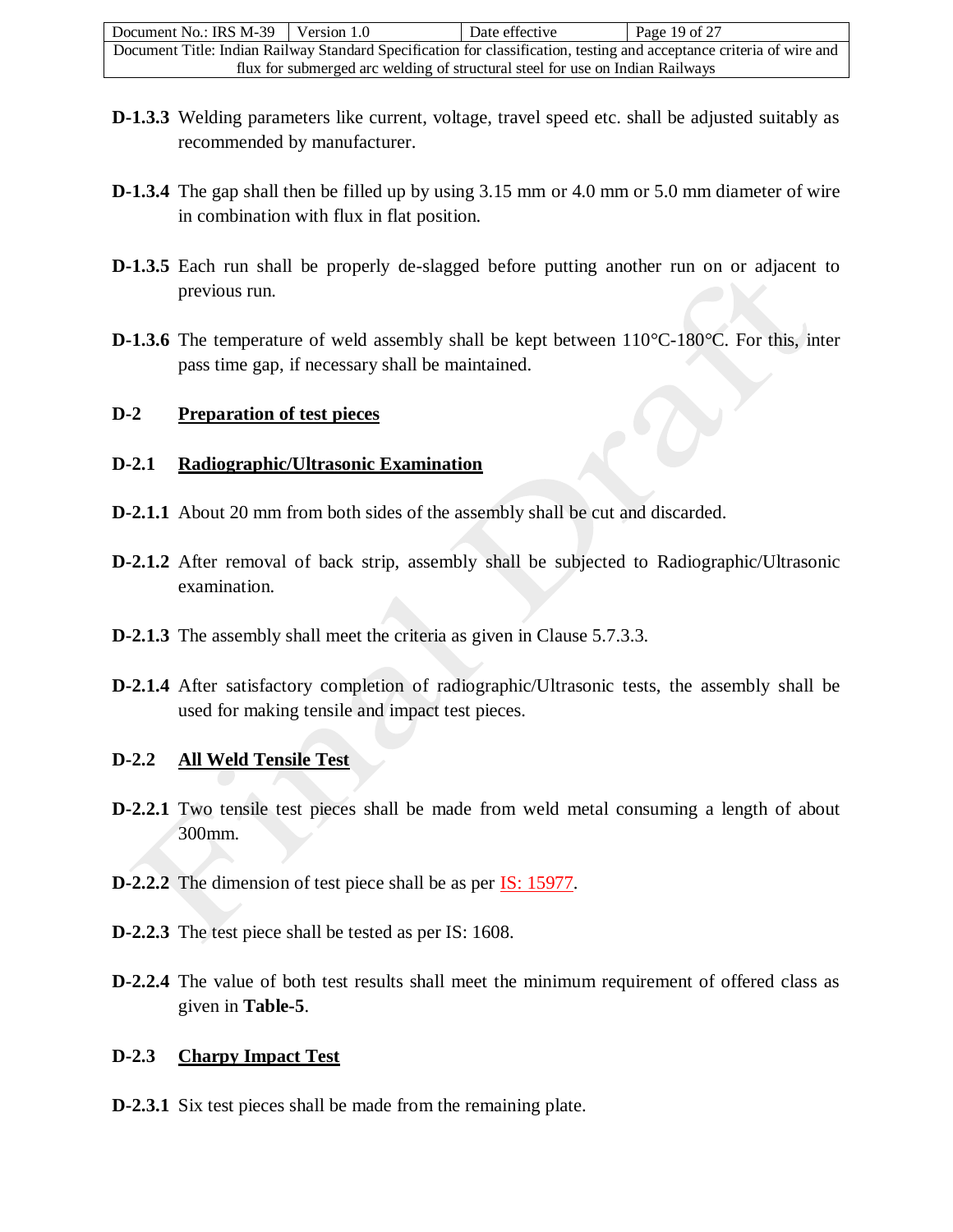| Document No.: IRS $M-39$ Version 1.0                                          |  | Date effective | Page 20 of $27$                                                                                                       |
|-------------------------------------------------------------------------------|--|----------------|-----------------------------------------------------------------------------------------------------------------------|
|                                                                               |  |                | Document Title: Indian Railway Standard Specification for classification, testing and acceptance criteria of wire and |
| flux for submerged arc welding of structural steel for use on Indian Railways |  |                |                                                                                                                       |

- **D-2.3.2** The dimension of test pieces shall be as per **IS**: 15977
- **D-2.3.3** From these test pieces, 5 nos. shall be tested as per IS: 1757 at required temperature as indicated in **Table-5** against different classes of wire-flux combinations.
- **D-2.3.4** From these five test results, the highest and lowest results shall be discarded. The average of remaining three shall be taken as average impact value.
- **D-2.3.5** One test piece shall be kept as spare, which shall be tested in case one more test results is to be discarded because of testing fault.
- **D-2.3.6** The individual value of the three tests shall not fall below 20% of the minimum average value given in **Table-5** for respective class. The average value shall meet the minimum requirement of offered class as given in **Table-5.**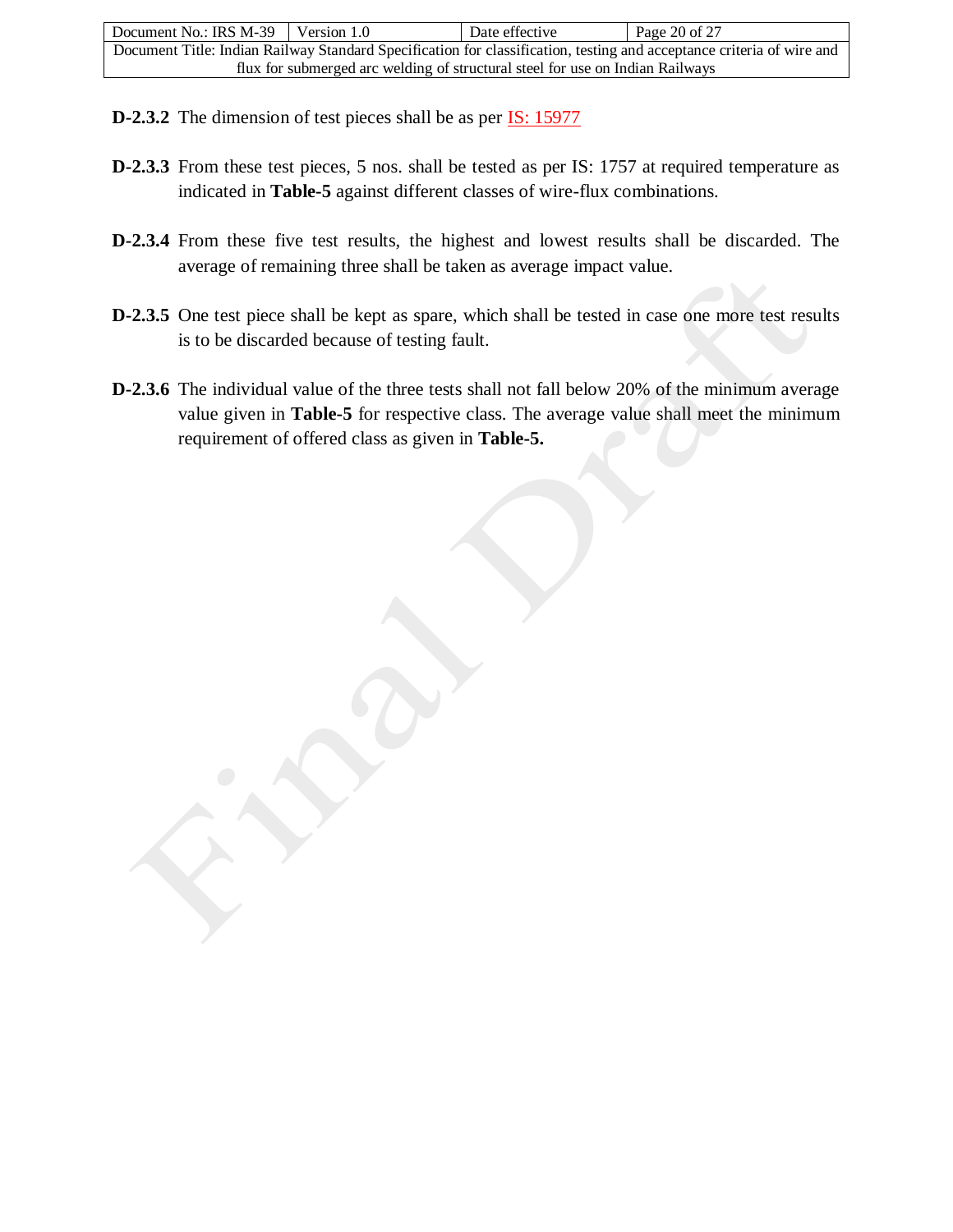| Document No.: IRS M-39 Version 1.0                                            |  | Date effective | Page 21 of 27                                                                                                         |
|-------------------------------------------------------------------------------|--|----------------|-----------------------------------------------------------------------------------------------------------------------|
|                                                                               |  |                | Document Title: Indian Railway Standard Specification for classification, testing and acceptance criteria of wire and |
| flux for submerged arc welding of structural steel for use on Indian Railways |  |                |                                                                                                                       |

## **APPENDIX 'E'**

## **PROCEDURE FOR PREPARATION OF TWO RUN WELD ASSEMBLY AND TEST PIECES**

- **E-1 Preparation of two run weld assembly:**
- **E-1.1 Material:**
- **E-1.1.1 Parent Plate:** The parent plates used for preparing test assembly shall conform to IS 2002-2009 (R2018), IS 2062-2011 (R2016) or any other equivalent specification.
- **E-1.1.2 Wire:** The wire of 3.15 mm or 4.0 mm or 5.0 mm diameter shall be used. The grade of wire shall correspond to grade of flux as explained in Clause 3.4.
- **E-1.1.3 Flux:** The material to be tested. The flux must be preheated for specified time and temperature as recommended by the manufacturer.
- **E-1.2 Dimensions: T**he dimensions and edge preparation of the plates shall be as given below:

| Length                  | $600 \text{ mm} \pm 10 \text{ mm}$ |
|-------------------------|------------------------------------|
| <b>Breadth</b>          | $150 \text{ mm} \pm 10 \text{ mm}$ |
| Thickness               | $20 \pm 2$ mm                      |
| <b>Edge Preparation</b> | As per <b>IS:15977</b>             |

- **E-1.3 Presetting & Welding:**
- **E-1.3.1** The plates shall be tack welded at the ends keeping a gap of about 1 mm-2mm. The faces to be welded shall be free from dust, dirt, grease, oil or any other foreign material.
- **E-1.3.2** Wire shall be fitted on the stand of the machine and flux shall be kept in well-connected flux hopper.
- **E-1.3.3** Welding parameters like current, voltage, travel speed etc. shall be adjusted suitably as recommended by manufacturer.
- **E-1.3.4** One welding run each shall be given from both the sides of the plates.
- **E-1.3.5** The temperature of weld assembly shall be kept between 110°C-180°C. For this, inter pass time gap, if necessary shall be maintained.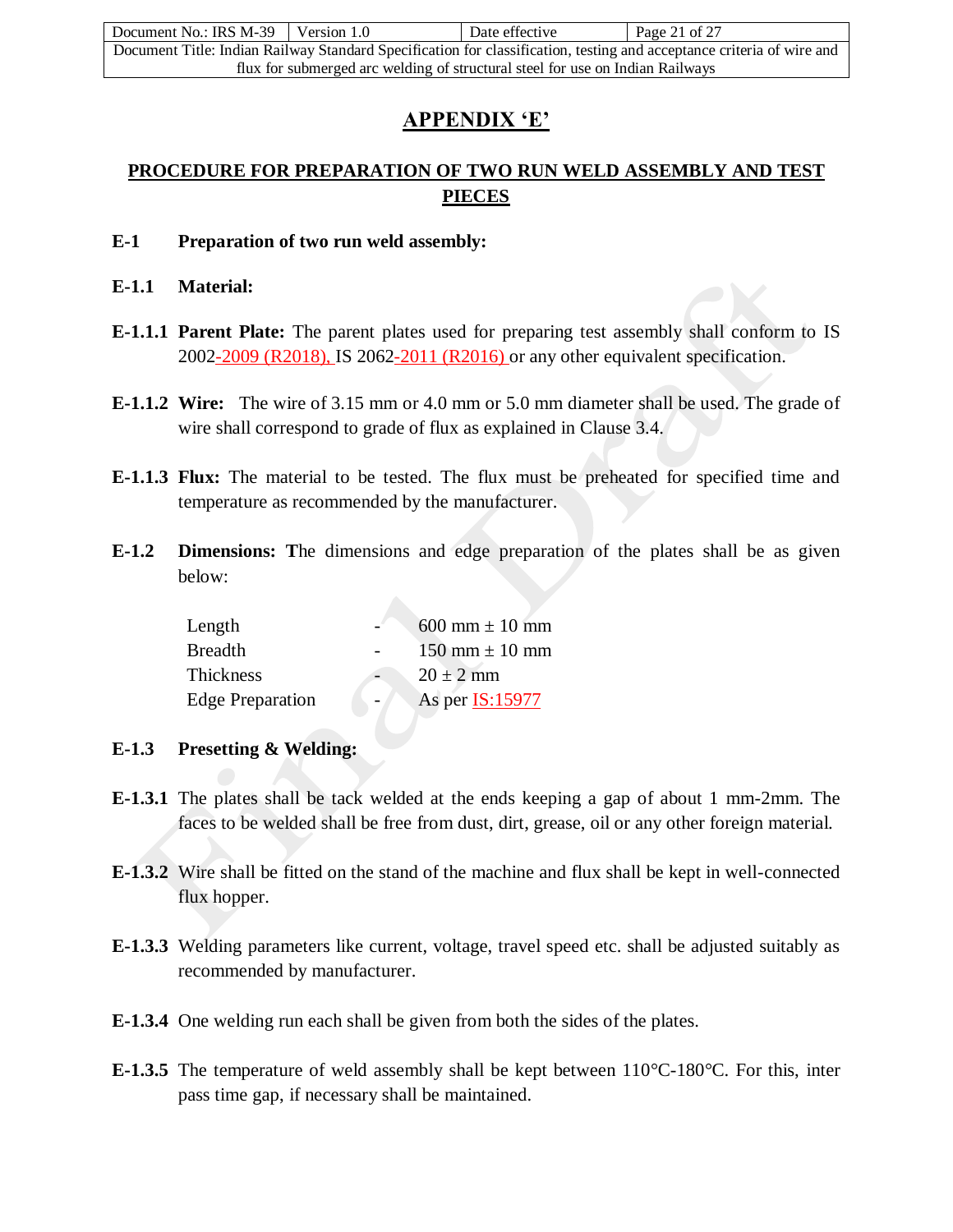| Document No.: IRS M-39                                                        | Version 1.0 | Date effective | Page 22 of 27                                                                                                         |
|-------------------------------------------------------------------------------|-------------|----------------|-----------------------------------------------------------------------------------------------------------------------|
|                                                                               |             |                | Document Title: Indian Railway Standard Specification for classification, testing and acceptance criteria of wire and |
| flux for submerged arc welding of structural steel for use on Indian Railways |             |                |                                                                                                                       |

### **E-2 Preparation of test pieces:**

## **E-2.1 Radiographic Examination/Ultrasonic Examination**:

- **E-2.1.1** About 20 mm from both sides of the assembly shall be cut and discarded.
- **E-2.1.2** The assembly shall be subjected to Radiographic examination/Ultrasonic Examination.
- **E-2.1.3** The assembly shall meet the criteria as given in Clauses 5.7.3.3.
- **E-2.1.4** After satisfactory completion of Radiography examination**/**Ultrasonic Examination, the assembly shall be used for making test pieces.

## **E-2.2 Transverse Tensile Test:**

- **E-2.2.1** Two test pieces shall be made as shown in **figure-1.**
- **E-2.2.2** The test pieces shall be tested as per IS:1608.
- **E-2.2.3** The value of both test results shall meet the minimum requirement of offered class as given in **Table-6**.

#### **E-2.3 Bend Test:**

- **E-2.3.1** Two test pieces shall be made as shown in **figure-1**.
- **E-2.3.2** The test pieces shall be tested as per IS: 1599. One piece shall be tested keeping one face in tension and other piece with opposite face in tension.
- **E-2.3.3** No crack shall appear on the tension face. However, minor cracks at the end may be ignored.

## **E-2.4 Charpy Impact Test:**

- **E-2.4.1** Six test pieces shall be made as shown in **figure-1.**
- **E-2.4.2** The test pieces shall be tested as per IS: 1757.
- **E-2.4.3** From these test pieces, 5 nos. shall be tested as per IS: 1757 at temperature as indicated in **Table-6** against different classes of wire-flux combinations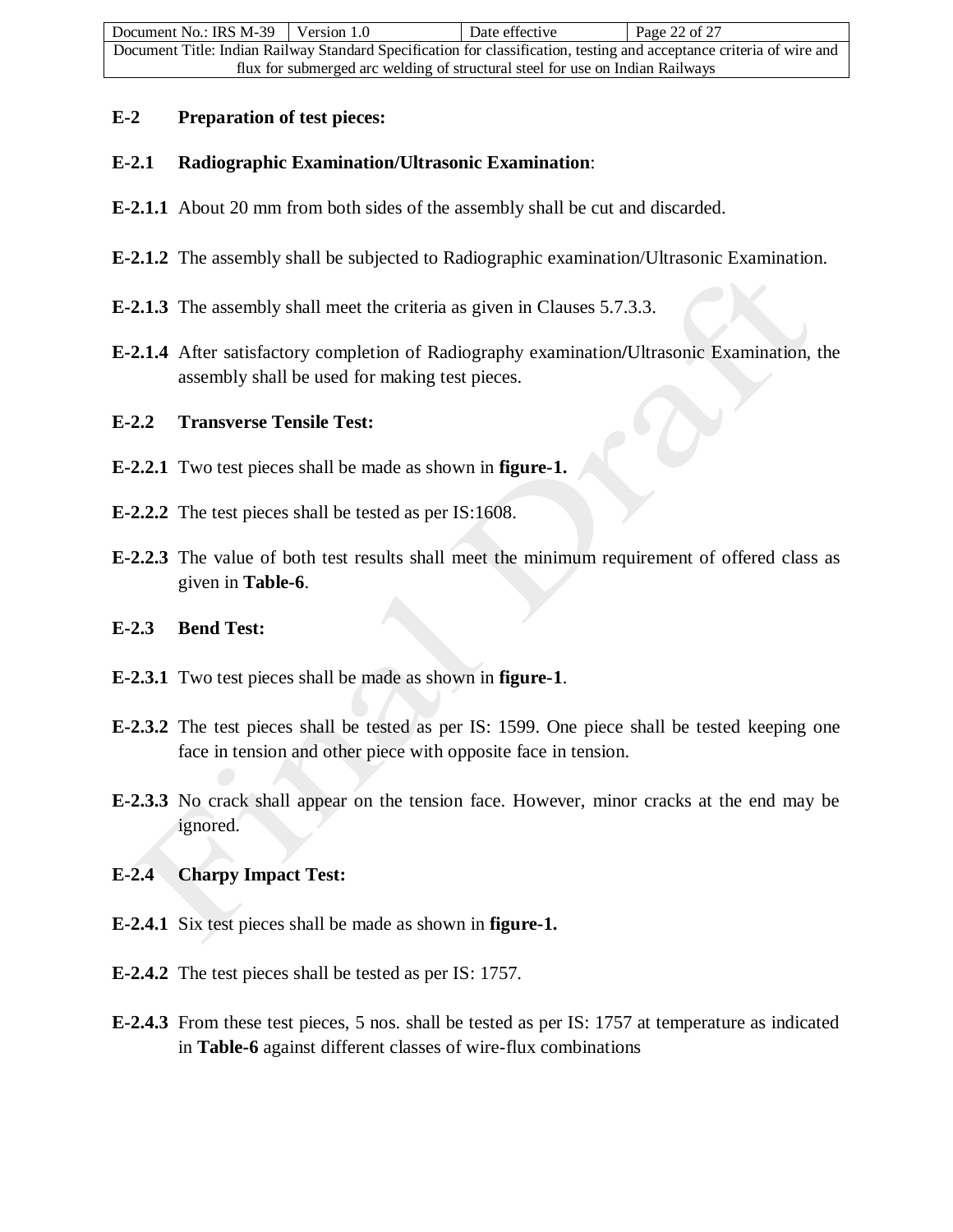| Document No.: IRS $M-39$   Version 1.0                                        |  | Date effective | Page 23 of $27$                                                                                                       |
|-------------------------------------------------------------------------------|--|----------------|-----------------------------------------------------------------------------------------------------------------------|
|                                                                               |  |                | Document Title: Indian Railway Standard Specification for classification, testing and acceptance criteria of wire and |
| flux for submerged arc welding of structural steel for use on Indian Railways |  |                |                                                                                                                       |

- **E-2.4.4** From these five test results, the highest and lowest results shall be discarded. The average of remaining three shall be taken as average impact value.
- **E-2.4.5** One test piece shall be kept as spare, which shall be tested in case one more test result is to be discarded because of testing fault.
- **E-2.4.6** The individual value of all three tests shall not fall below 20% of the minimum average value given in **Table-6** for respective class. The average value shall meet the **minimum** requirement of offered class as given in**Table-6**.



**Fig.1 – Preparation of different test pieces from Two Run Weld Assembly**.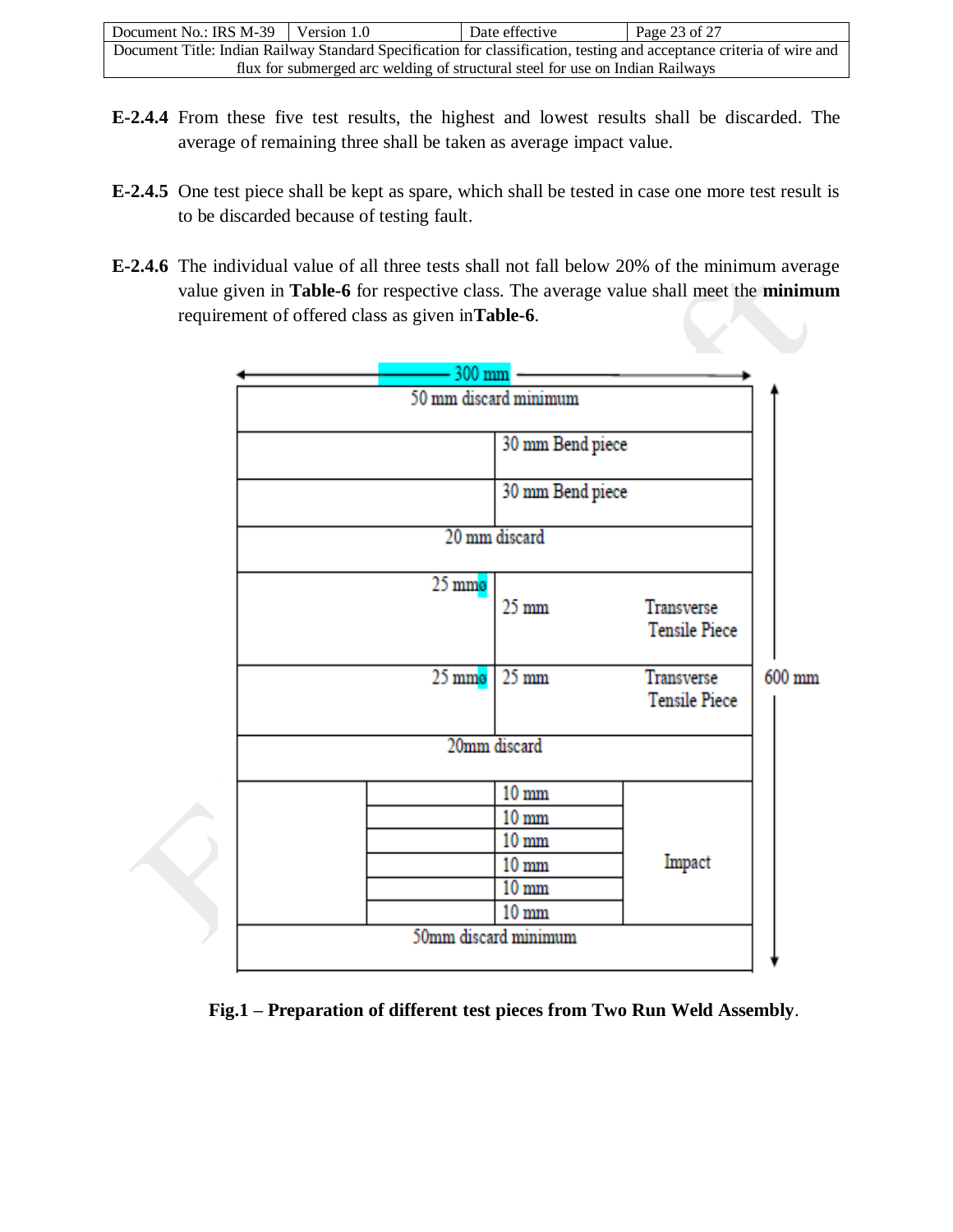| Document No.: IRS M-39                                                        | Version 1.0 | Date effective | Page 24 of 27                                                                                                         |
|-------------------------------------------------------------------------------|-------------|----------------|-----------------------------------------------------------------------------------------------------------------------|
|                                                                               |             |                | Document Title: Indian Railway Standard Specification for classification, testing and acceptance criteria of wire and |
| flux for submerged arc welding of structural steel for use on Indian Railways |             |                |                                                                                                                       |

## **APPENDIX 'F'**

## **PROCEDURE FOR PREPARATION OF CORROSION RESISTANCE TEST ASSEMBLY AND TESTING**

F-1 Preparation of Corrosion Resistance Test Assembly:

**F-1.1 Material:**

- **F-1.1.1 Parent Plate:** The parent plates shall conform to Indian Railways Standard Specifications IRS: M-41, IRS: M-42 or their equivalent.
- **F-1.1.2 Backing Strip:** The backing strip shall conform to **IS 2002-2009 (R2018), IS 2062- 2011 (R2016)**, IRS: M-41, IRS: M-42 or their equivalent.
- **F-1.1.3 Wire:** The wire of 3.15 mm or 4.0 mm or 5.0 mm diameter shall be used. The grade of wire shall correspond to grade of flux as explained in Clause 3.4.
- **F-1.1.4 Flux:** The material to be tested. The flux must be preheated for specified time and temperature as recommended by the manufacturer.
- **F-1.2 Dimension:** The dimensions of plates and backing strips shall be as given below:
	- **(a) Parent Plate:**

| Length           | $300$ mm $\pm 10$ mm             |
|------------------|----------------------------------|
| <b>Breadth</b>   | $150 \text{mm} \pm 10 \text{mm}$ |
| <b>Thickness</b> | $10mm + 2mm$                     |
| Edge Angle       | $10^{\circ} + 1^{\circ}$         |

**(b) Backing Strip:**

| Length         | $400$ mm $\pm 10$ mm |
|----------------|----------------------|
| <b>Breadth</b> | $50$ mm + 10mm       |
| Thickness      | $10mm + 2mm$         |

- **F-1.3 Pre-setting and Welding:**
- **F-1.3.1** The back strip shall be tacked with parent plates at root gap of about  $24 \pm 1$  mm. The faces to be welded shall be free from dust, dirt, grease, oil or any other foreign material.
- **F-1.3.2** Wire shall be fitted on the stand of the machine and flux shall be kept in well-connected flux hopper.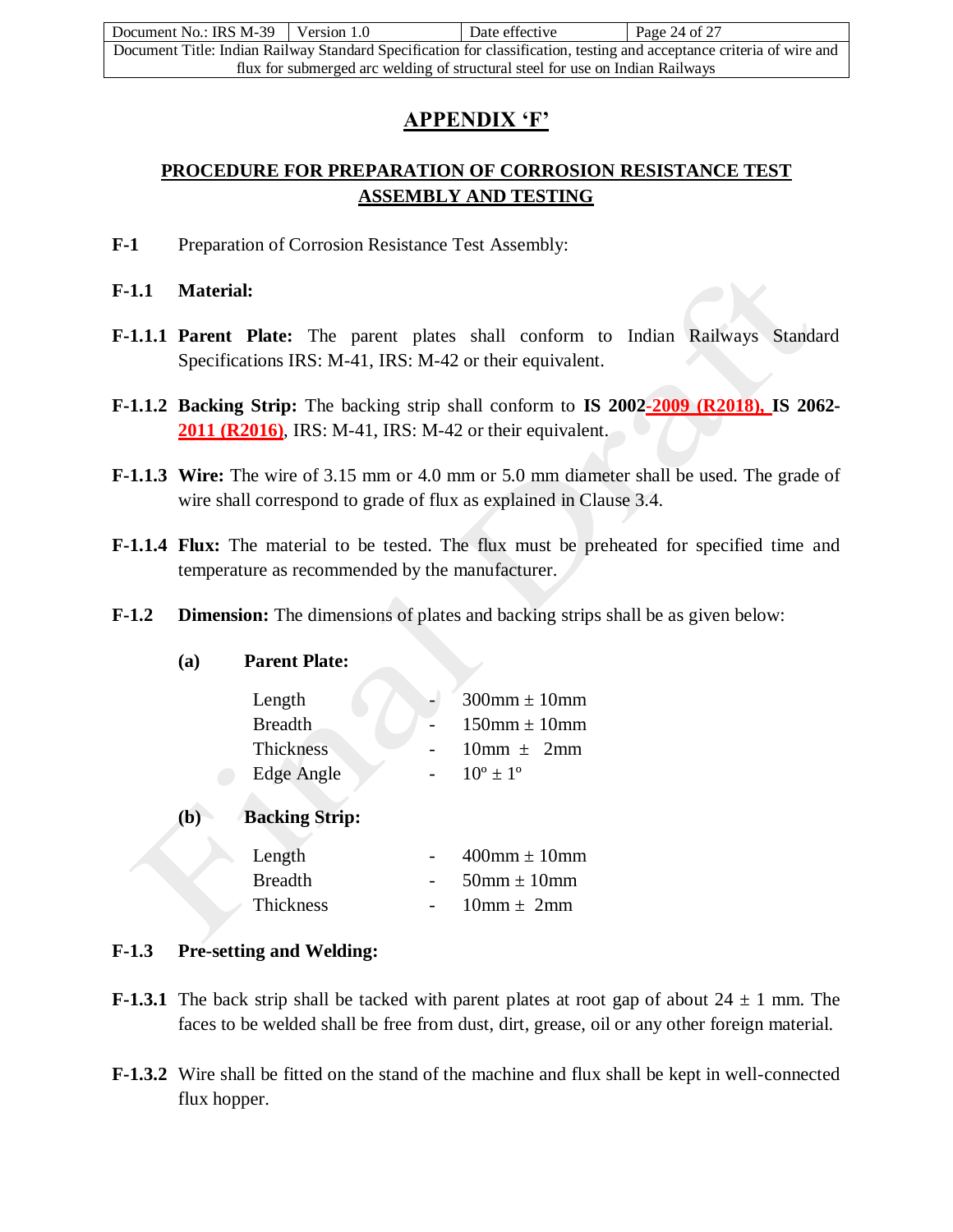| Document No.: IRS M-39                                                                                                | Version 1.0 | Date effective | Page 25 of 27 |
|-----------------------------------------------------------------------------------------------------------------------|-------------|----------------|---------------|
| Document Title: Indian Railway Standard Specification for classification, testing and acceptance criteria of wire and |             |                |               |
| flux for submerged arc welding of structural steel for use on Indian Railways                                         |             |                |               |

- **F-1.3.3** Welding parameters like current, voltage, travel speed etc. shall be adjusted suitably as recommended by manufacturer.
- **F-1.3.4** The gap shall then be filled up by using 3.15 mm or 4.0 mm or 5.0 mm diameter of wire in combination with flux in flat position.
- **F-1.3.5** Each run shall be properly de-slagged before putting another run on or adjacent to previous run.
- **F-1.3.6** The temperature of weld assembly shall be kept between 110°C-180°C. For this, inter pass time gap, if necessary, shall be maintained.
- **F-1.3.7** Two such test assemblies shall be prepared as shown in **figure-2**.

#### **F-2 Preparation of Test Pieces:**

- **F-2.1** After removing the back plate a square panel of 100mm x 100mm x 10mm shall be removed from center as shown in **figure-3.**
- **F-2.2** A test panel of 100mm x 100 mm x 6mm shall be prepared as shown in **figure-4** by shaping.
- **F-2.3** The whole test panel shall be thoroughly polished.
- **F-2.4** Two such panels shall be prepared from two test assemblies.
- **F-2.5** One blank panel of same dimensions shall be prepared using same material of parent plates.

#### **F-3 Testing:**

Two test panels with weld bead at middle along with one blank panel shall be subjected to corrosion test at a temperature of  $42^{\circ}$ C-  $48^{\circ}$ C with humidity between 95%-100% as per section 1 of IS: 101-88, Pt-6 (R2015). Condition of the weld and parent metal surfaces shall be examined after a period of seven day exposure as follows.

| 1 <sup>st</sup> 24 hours               | - The weld assembly shall be exposed as indicated in Cl.F-3   |
|----------------------------------------|---------------------------------------------------------------|
| 2 <sup>nd</sup> 24 hours               | - Air-dried at ambient temperature                            |
| 3 <sup>rd</sup> to 7 <sup>th</sup> day | - The weld assembly shall be exposed as indicated in Cl. F-3. |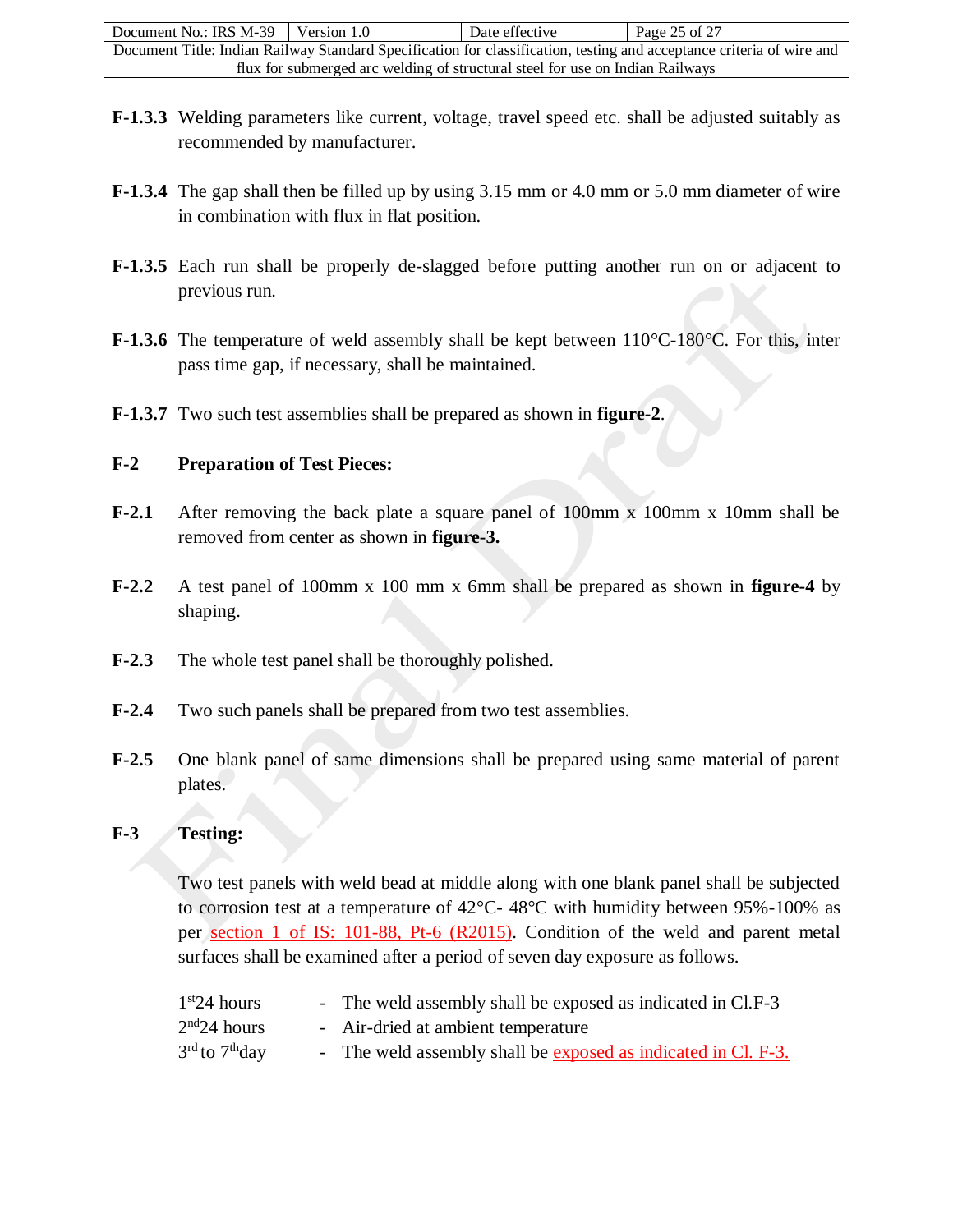| Document No.: IRS M-39                                                                                                | Version 1.0 | Date effective | Page 26 of 27 |
|-----------------------------------------------------------------------------------------------------------------------|-------------|----------------|---------------|
| Document Title: Indian Railway Standard Specification for classification, testing and acceptance criteria of wire and |             |                |               |
| flux for submerged arc welding of structural steel for use on Indian Railways                                         |             |                |               |

## **F-4 Acceptance Criteria:**

There shall not be any significant difference in the appearance of the parent plate, heat affected zone and weld zone with respect to corrosion.



**Fig.2 – Presetting of plates & back strip before welding.**



**Fig.3 – Middle part of the assembly for making the test panel.**



**Fig.4 – Plan & Elevation of the test panel.**